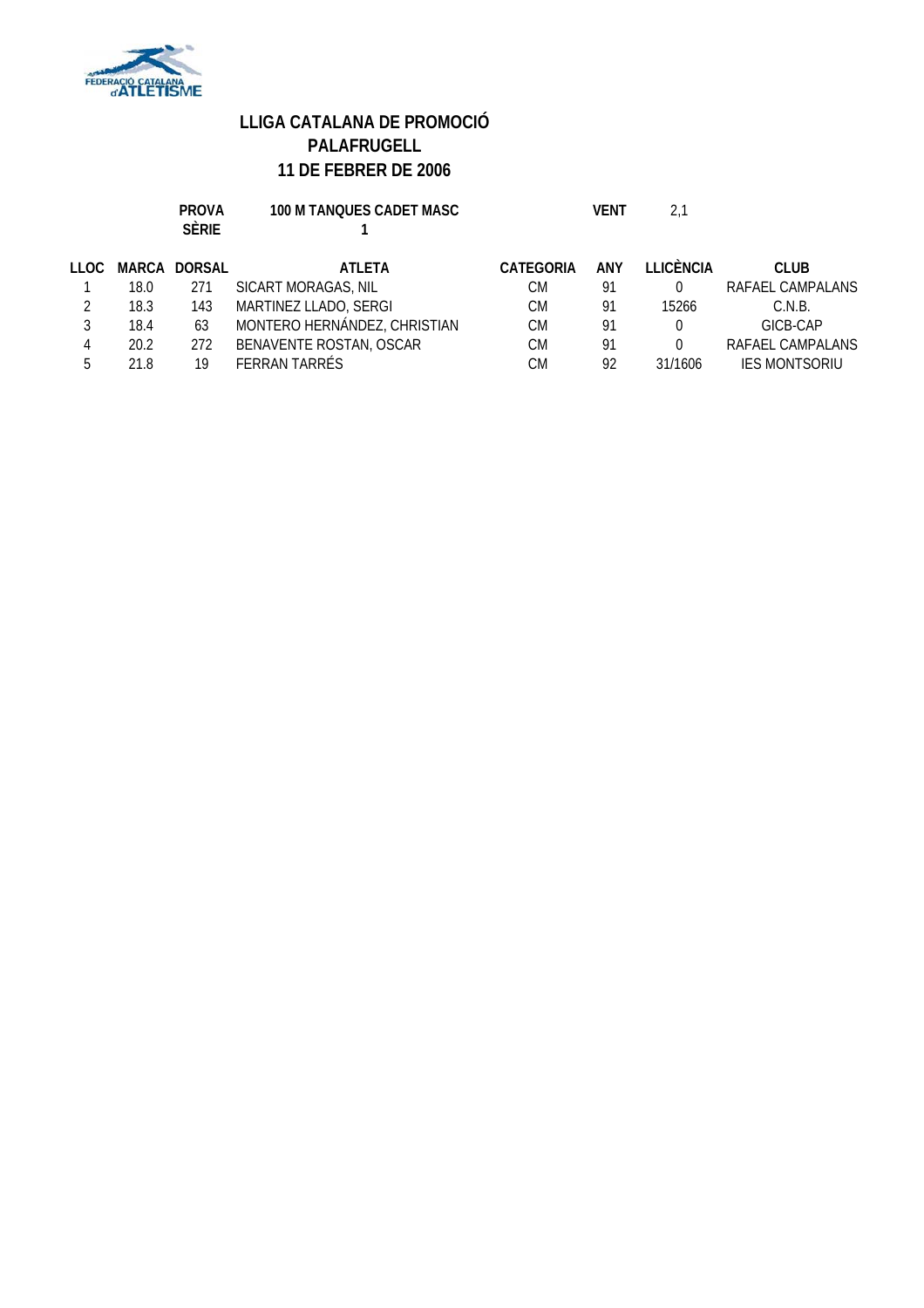

|             |       | <b>PROVA</b><br><b>SÈRIE</b> | <b>100 M TANQUES CADET FEM</b> |                  | <b>VENT</b> | 3                |                      |
|-------------|-------|------------------------------|--------------------------------|------------------|-------------|------------------|----------------------|
| LLOC.       | MARCA | <b>DORSAL</b>                | <b>ATLETA</b>                  | <b>CATEGORIA</b> | <b>ANY</b>  | <b>LLICÈNCIA</b> | <b>CLUB</b>          |
|             | 19.9  | 123                          | SUBIRANA FRIGOLA, ANNA         | CF               | 91          | 0                | GICB-CAP             |
| 2           | 20.3  | 209                          | MITJAVILA GUTIÉRREZ, NÚRIA     | СF               | 92          | 0                | U.D.CASSA            |
| 3           | 21.6  | 18                           | LAURA TALLEDA                  | СF               | 92          | 31/1601          | <b>IES MONTSORIU</b> |
| 4           | 21.8  | 9                            | NÚRIA QUÍLEZ                   | СF               | 92          | 31/1598          | <b>IES MONTSORIU</b> |
|             |       | <b>PROVA</b><br><b>SÈRIE</b> | 100 M TANQUES CADET FEM        |                  | <b>VENT</b> | 2,8              |                      |
| <b>LLOC</b> | MARCA | <b>DORSAL</b>                | <b>ATLETA</b>                  | <b>CATEGORIA</b> | <b>ANY</b>  | <b>LLICÈNCIA</b> | <b>CLUB</b>          |
|             | 17.4  | 142                          | GAYA BOFILL, TÀNIA             | СF               | 91          | 15265            | C.N.B.               |
| 2           | 17.4  | 34                           | PARRA ORTIZ, Mª ISABEL         | IF               | 93          | $\Omega$         | <b>GEIEG</b>         |
| 3           | 19.7  | 84                           | PADROSA CROS, RAQUEL           | СF               | 92          | 288              | C.N.O.               |
| 4           | 20.0  | 125                          | FERRER ROMERO, CLAUDIA         | СF               | 92          | $\Omega$         | GICB-CAP             |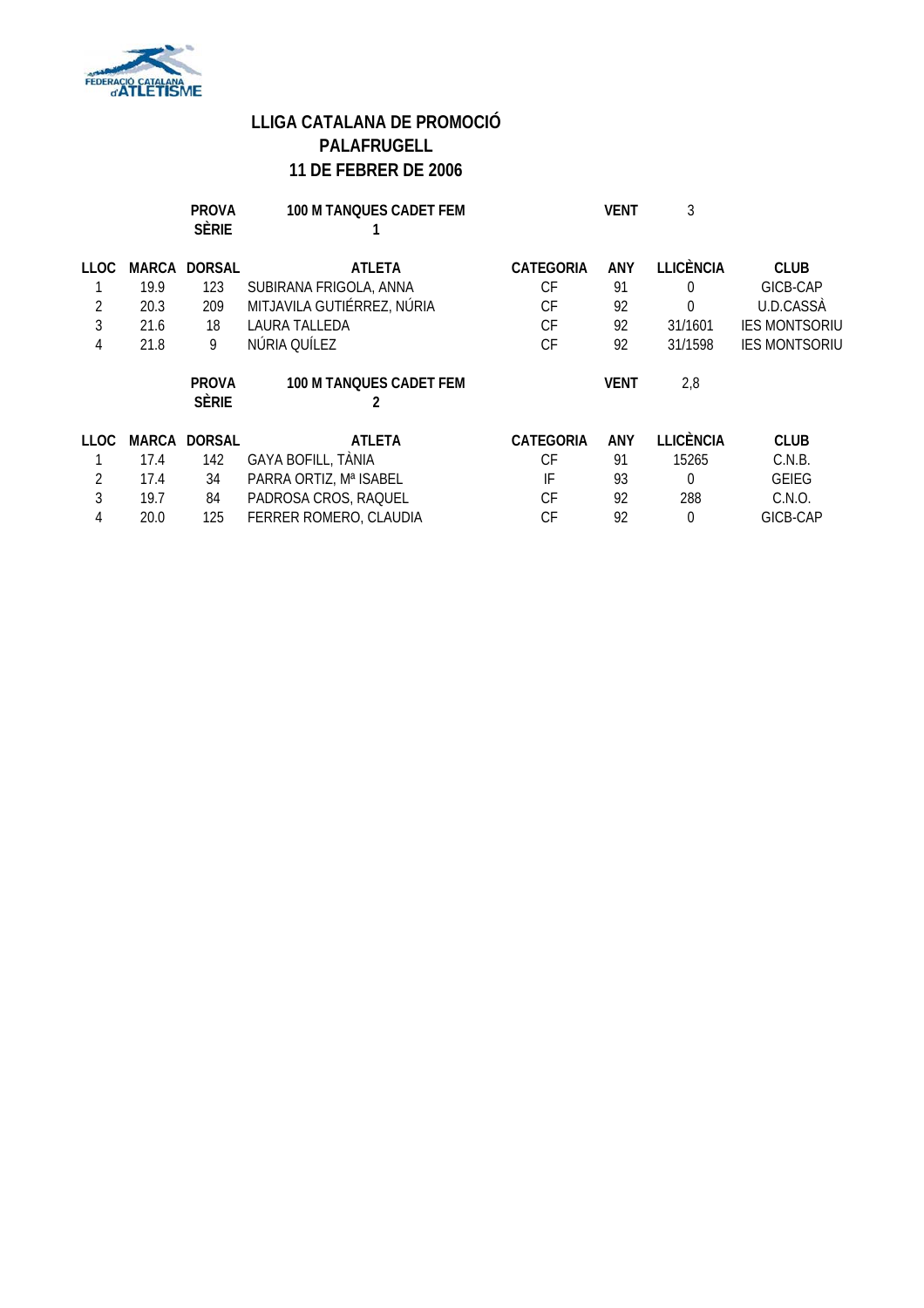

### **PROVA 80 METRES TANQUES INF FEM SÈRIE 1**

| 110C           | MARCA | <b>DORSAL</b>                | <b>ATLETA</b>                    | <b>CATEGORIA</b> | <b>ANY</b> | <b>LLICÈNCIA</b> | <b>CLUB</b>          |
|----------------|-------|------------------------------|----------------------------------|------------------|------------|------------------|----------------------|
|                | 16.8  | 8                            | ANNA QUÍLEZ                      | IF               | 94         | 31/1568          | <b>VEDRUNA</b>       |
| $\overline{2}$ | 17.1  | 21                           | <b>ANNA VALLS</b>                | IF               | 93         | 31/1602          | <b>IES MONTSORIU</b> |
| 3              | 17.7  | 286                          | PINSACH ROVIROLA, NURIA          | IF               | 93         | 0                | CASSA                |
| 4              | 18.0  | 4                            | ANNA BOHILS                      | IF               | 93         | 31/1596          | <b>IES MONTSORIU</b> |
|                |       | <b>PROVA</b><br><b>SÈRIE</b> | <b>80 METRES TANQUES INF FEM</b> |                  |            |                  |                      |
| 11 OC          | MARCA | <b>DORSAL</b>                | <b>ATLETA</b>                    | <b>CATEGORIA</b> | <b>ANY</b> | <b>LLICÈNCIA</b> | <b>CLUB</b>          |
|                | 16.0  | 55                           | MONTERO BLESA, ARIADNA           | IF               | 93         | $\Omega$         | C.A.F.               |
| 2              | 16.8  | 70                           | MORENO SALO, MARTA               | IF               | 93         | $\theta$         | C.A.F.               |
| 3              | 17.0  | 141                          | RIERA MALLOL, GEMMA              | IF               | 93         | $\mathbf 0$      | C.N.B.               |
| 4              | 17.7  | 5                            | <b>GLÒRIA BOHILS</b>             | IF               | 93         | 31/1597          | <b>IES MONTSORIU</b> |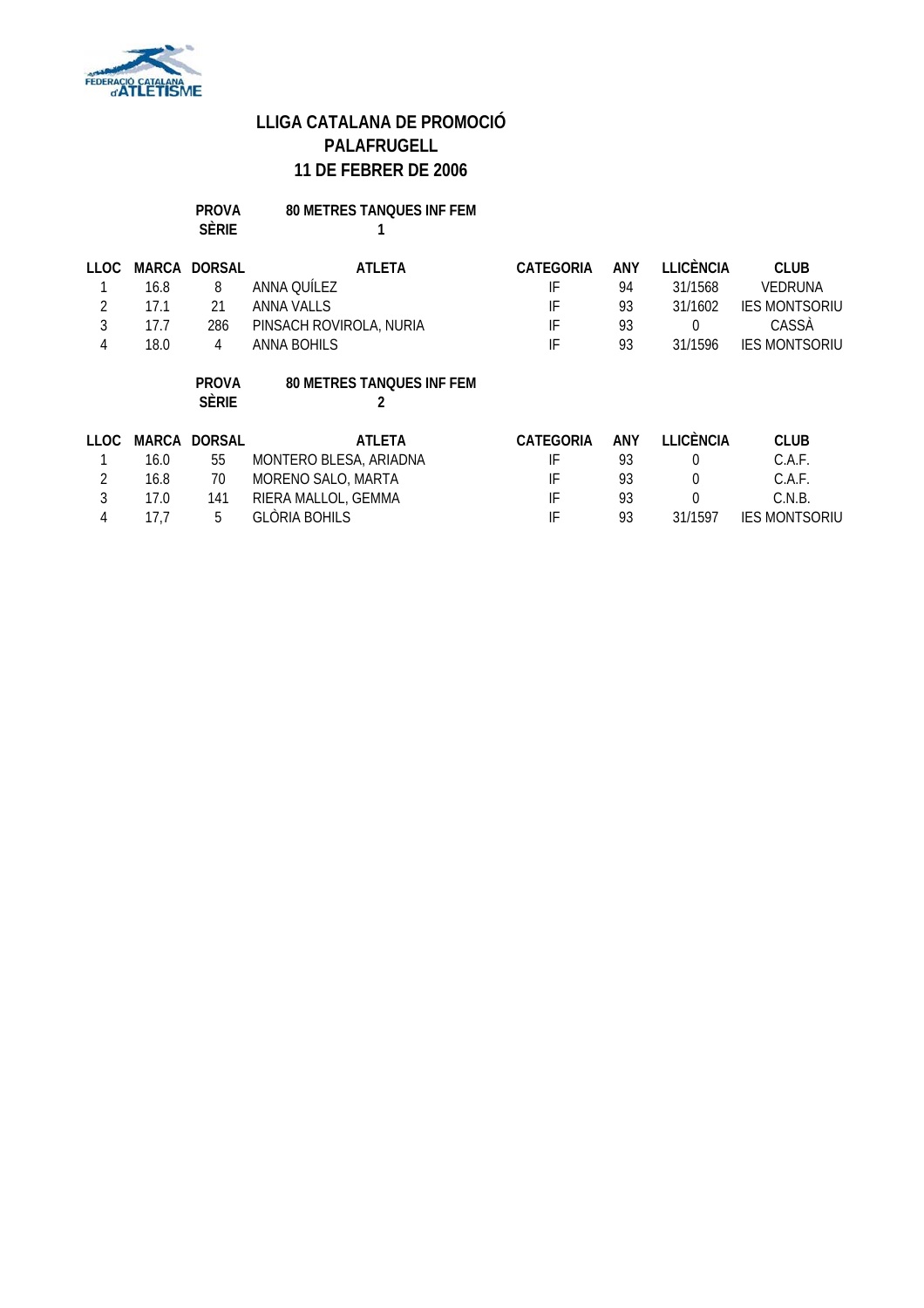

|             |              | <b>PROVA</b><br><b>SÈRIE</b> | <b>80 M TANQUES INF MASC</b> |                  |            |                  |                      |
|-------------|--------------|------------------------------|------------------------------|------------------|------------|------------------|----------------------|
| <b>LLOC</b> | <b>MARCA</b> | <b>DORSAL</b>                | <b>ATLETA</b>                | <b>CATEGORIA</b> | <b>ANY</b> | <b>LLICÈNCIA</b> | <b>CLUB</b>          |
|             | 14.7         | 37                           | FONTANÉ I MASÓ, JOAQUIM      | IM               | 93         | 0                | GEIEG                |
| 2           | 14.9         | 58                           | MOLINER FÀBREGAS, MARCEL     | IM               | 93         | 0                | C.A.F.               |
| 3           | 16.9         | 137                          | <b>BASTIDAS PENA, POL</b>    | IM               | 94         | 0                | C.N.B.               |
| 4           | 17.3         | 13                           | ANIOL PUJOLRAS               | IM               | 94         | 31/1588          | DR CARULLA           |
| 5           | 19.0         | 208                          | GARRIGA CAÑET, MARC          | IM               | 94         | $\mathbf 0$      | U.D.CASSÀ            |
|             |              | <b>PROVA</b>                 | <b>80 M TANQUES INF MASC</b> |                  |            |                  |                      |
|             |              | <b>SÈRIE</b>                 |                              |                  |            |                  |                      |
| LLOC.       | <b>MARCA</b> | <b>DORSAL</b>                | <b>ATLETA</b>                | <b>CATEGORIA</b> | <b>ANY</b> | <b>LLICÈNCIA</b> | <b>CLUB</b>          |
|             | 16.3         | 16                           | <b>JORDI RUBIO</b>           | IM               | 93         | 31/1604          | <b>IES MONTSORIU</b> |
| 2           | 18.3         | 114                          | MIELGO VALDEPEÑAS, ALEX      | IM               | 93         | 0                | GICB-CAP             |
| 3           | 18.6         | 17                           | XAVI RUBIO                   | IM               | 93         | 31/1605          | <b>IES MONTSORIU</b> |
| 4           | 19.6         | 12                           | PAU PUJOL                    | IM               | 93         | 31/1603          | <b>IES MONTSORIU</b> |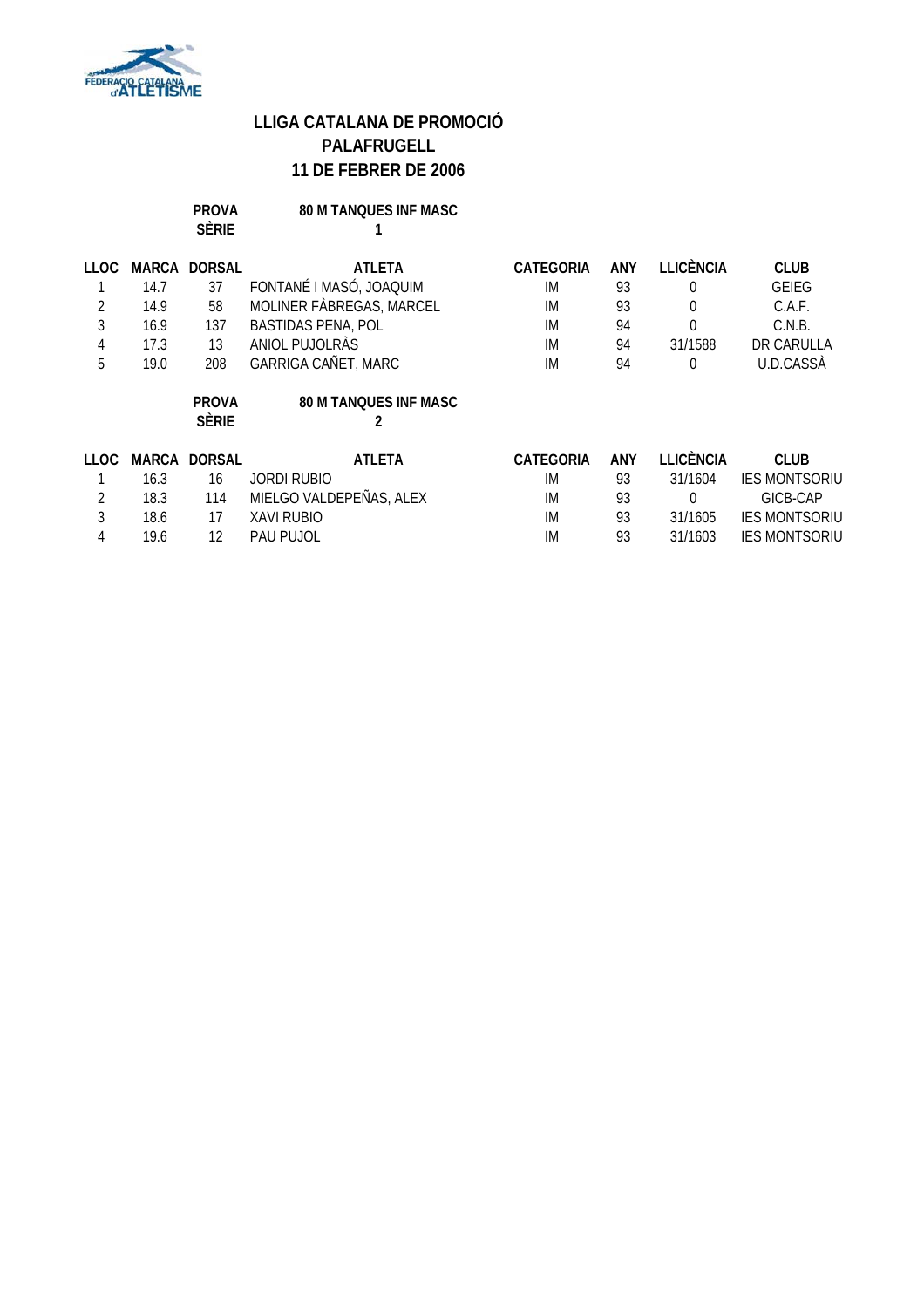

| <b>PROVA</b> | <b>60 M TANQUES ALEVÍ MASC</b> |
|--------------|--------------------------------|
| <b>SÈRIE</b> |                                |

| LLOC           |      | MARCA DORSAL                 | <b>ATLETA</b>                       | <b>CATEGORIA</b> | ANY | <b>LLICÈNCIA</b> | <b>CLUB</b>     |
|----------------|------|------------------------------|-------------------------------------|------------------|-----|------------------|-----------------|
|                | 11.3 | 49                           | DEL RIO ESCRIBANO, VICTOR           | AM               | 95  | $\Omega$         | <b>GEIEG</b>    |
| $\overline{2}$ | 13.1 | 288                          | CHAMI RODRIGUEZ, AHMED              | AM               | 96  | $\overline{0}$   | <b>GICB-CAP</b> |
| 3              | 13.4 | 289                          | AABOUBOU, SAID                      | AM               | 96  | $\Omega$         | <b>GICB-CAP</b> |
|                |      | <b>PROVA</b><br><b>SÈRIE</b> | <b>60 M TANQUES ALEVÍ MASC</b>      |                  |     |                  |                 |
| LLOC.          |      | MARCA DORSAL                 | <b>ATLETA</b>                       | <b>CATEGORIA</b> | ANY | <b>LLICÈNCIA</b> | <b>CLUB</b>     |
|                | 12.2 | 291                          | DARKAOUI, OUALID                    | AM               | 95  | $\Omega$         | <b>GICB-CAP</b> |
| $\overline{2}$ | 12.2 | 128                          | XARGAY FERRER, POL                  | AM               | 96  | $\theta$         | C.N.B.          |
| 3              | 12.3 | 74                           | VILARRASA, BERNAT                   | AM               | 96  | $\theta$         | C.A.F.          |
|                |      | <b>PROVA</b><br><b>SÈRIE</b> | <b>60 M TANQUES ALEVÍ MASC</b><br>3 |                  |     |                  |                 |
| <b>LLOC</b>    |      | MARCA DORSAL                 | <b>ATLETA</b>                       | <b>CATEGORIA</b> | ANY | <b>LLICÈNCIA</b> | <b>CLUB</b>     |
|                | 12.3 | 292                          | CHOUDNA, TOUFIK                     | AM               | 95  | $\Omega$         | <b>GICB-CAP</b> |
| 2              | 12.6 | 107                          | MASSA PIRES, NARCÍS                 | AM               | 95  | $\Omega$         | <b>GICB-CAP</b> |
| 3              | 16.6 | 290                          | AZAR, MOHAMED                       | AM               | 95  | $\theta$         | <b>GICB-CAP</b> |
|                |      |                              |                                     |                  |     |                  |                 |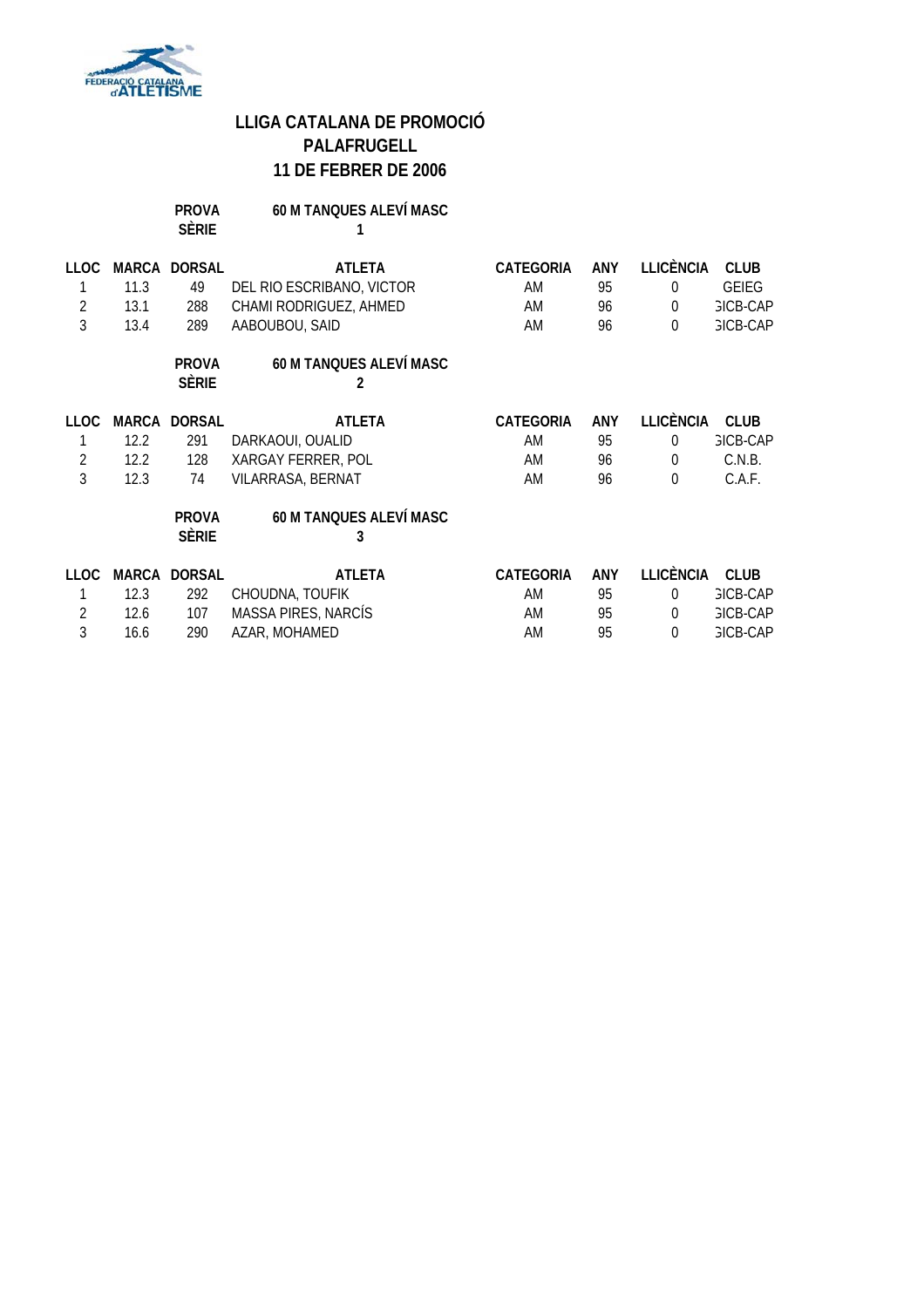

| <b>PROVA</b> | <b>60 M TANQUES ALEVÍ FEM</b> |
|--------------|-------------------------------|
| <b>SÈRIE</b> |                               |

| <b>LLOC</b> | MARCA | <b>DORSAL</b> | <b>ATLETA</b>                 | <b>CATEGORIA</b> | ANY | LLICÈNCIA        | <b>CLUB</b>     |
|-------------|-------|---------------|-------------------------------|------------------|-----|------------------|-----------------|
|             | 11.3  | 131           | PUELL GIRONES, JÚLIA          | AF               | 96  | 0                | C.N.B.          |
| 2           | 11.6  | 47            | GIRONA ALARCÓN, MARTA         | AF               | 95  | 0                | <b>GEIEG</b>    |
| 3           | 12.0  | 134           | COROMINAS MARISCOT, MARTA     | AF               | 95  | 0                | C.N.B.          |
| 4           | 12.7  | 127           | MASSA PIRES, IDOLINA          | AF               | 96  | $\overline{0}$   | <b>GICB-CAP</b> |
|             |       | <b>PROVA</b>  | <b>60 M TANQUES ALEVÍ FEM</b> |                  |     |                  |                 |
|             |       | <b>SÈRIE</b>  |                               |                  |     |                  |                 |
| TT OC.      | MARCA | <b>DORSAL</b> | <b>ATLETA</b>                 | <b>CATEGORIA</b> | ANY | <b>LLICÈNCIA</b> | <b>CLUB</b>     |
|             | 12.5  | 52            | ALONSO RIBAS, RUT             | AF               | 96  | $\Omega$         | <b>GEIEG</b>    |
| 2           | 14.0  | 133           | ZAMUDIO DOMINGO, LIDIA        | AF               | 95  | $\theta$         | C.N.B.          |
| 3           | 14.3  | 197           | CASANOVAS FULCARA, ELIA       | AF               | 96  | $\theta$         | <b>GEIEG</b>    |
| 4           | 17.4  | 293           | ROTARIU, ANCA                 | AF               | 96  | $\Omega$         | <b>GICB-CAP</b> |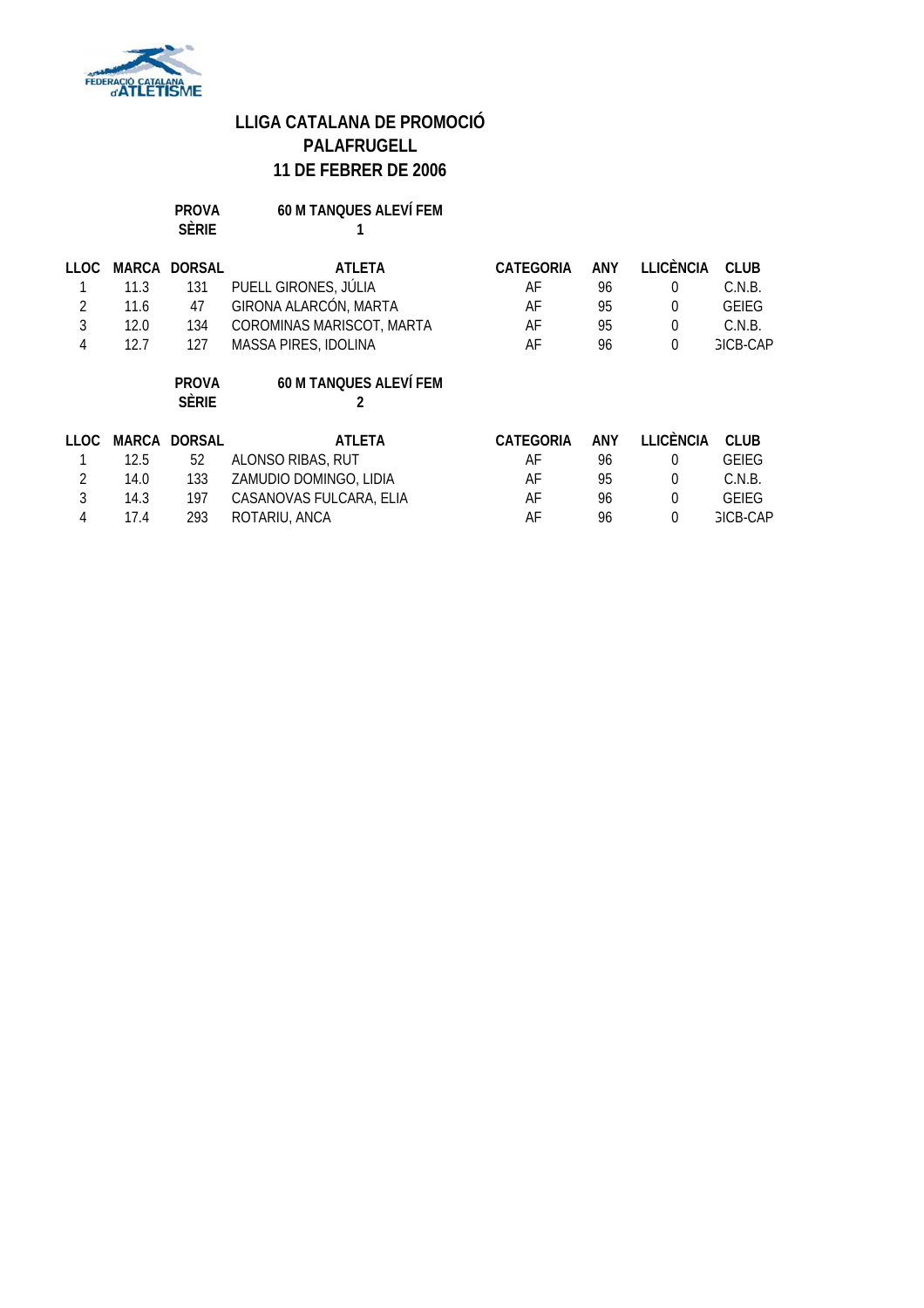

### **PROVA 1000 METRES CADET MASCULI**

| LLOC |        | MARCA DORSAL | <b>ATLETA</b>                | <b>CATEGORIA</b> | ANY | <b>ILICÈNCIA</b> | <b>CLUB</b>  |
|------|--------|--------------|------------------------------|------------------|-----|------------------|--------------|
|      | 3:08.8 | 198          | WHITLAU TEIXIDO, NICK        | СM               | 91  |                  | <b>GEIFG</b> |
|      | 3:10.9 | 63           | MONTERO HERNÁNDEZ, CHRISTIAN | СM               | 91  |                  | GICB-CAP     |
|      | 3:11.1 | $22^{\circ}$ | CAPELL AYLAGAS, MARC         | СM               | 91  | CI 15904         | <b>GEIEG</b> |
| 4    | 3:18.1 | 144          | <b>BRUGUER BOSCH, ARNAU</b>  | СM               | 91  | 15262            | C.N.B.       |
| 5.   | 3:41.2 | 64           | MAZA VILARDELL, MARC         | СM               | 91  |                  | GICB-CAP     |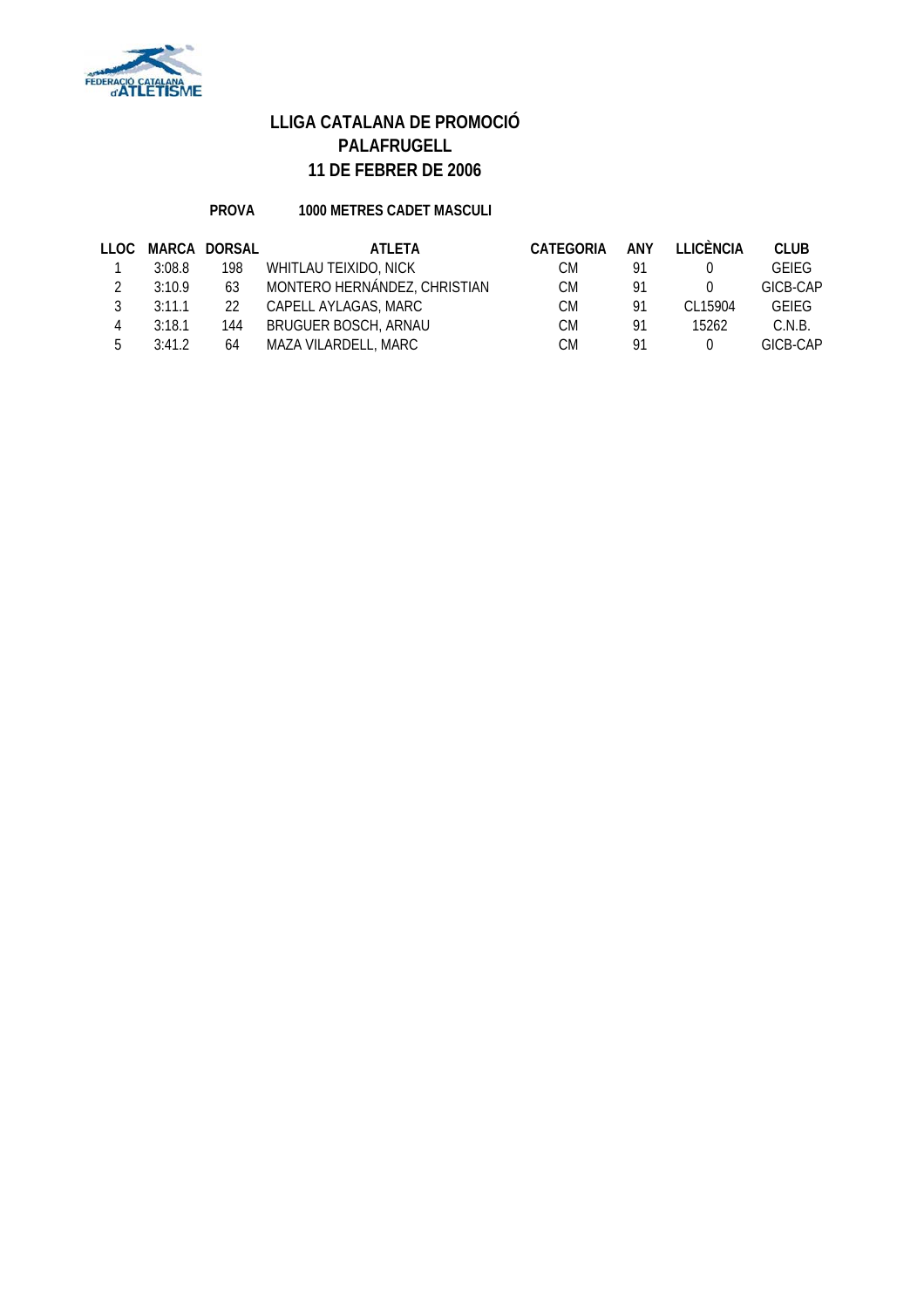

### **PROVA 1000 METRES CADET FEMENÍ**

|                |              | LLOC MARCA DORSAL | <b>ATI FTA</b>                                   | CATEGORIA ANY LLICÈNCIA CLUB |     |              |          |
|----------------|--------------|-------------------|--------------------------------------------------|------------------------------|-----|--------------|----------|
| $\overline{1}$ |              |                   | 3:18.7           85         SANTOS FERRES, JÚLIA | $\Gamma$ $\Gamma$            |     | $\prime$ ()  | C.N.O.   |
| $\mathcal{P}$  |              |                   | 3:26.3 123 SUBIRANA FRIGOLA, ANNA                | $\Gamma$ $\Gamma$            | 91  | $\mathbf{0}$ | GICB-CAP |
|                | $3 \t3:31.8$ |                   | 83 MARGUÍ SOLÀ, JUDITH                           | $\Gamma$ $\Gamma$            | 92. | 1971         | C.N.O.   |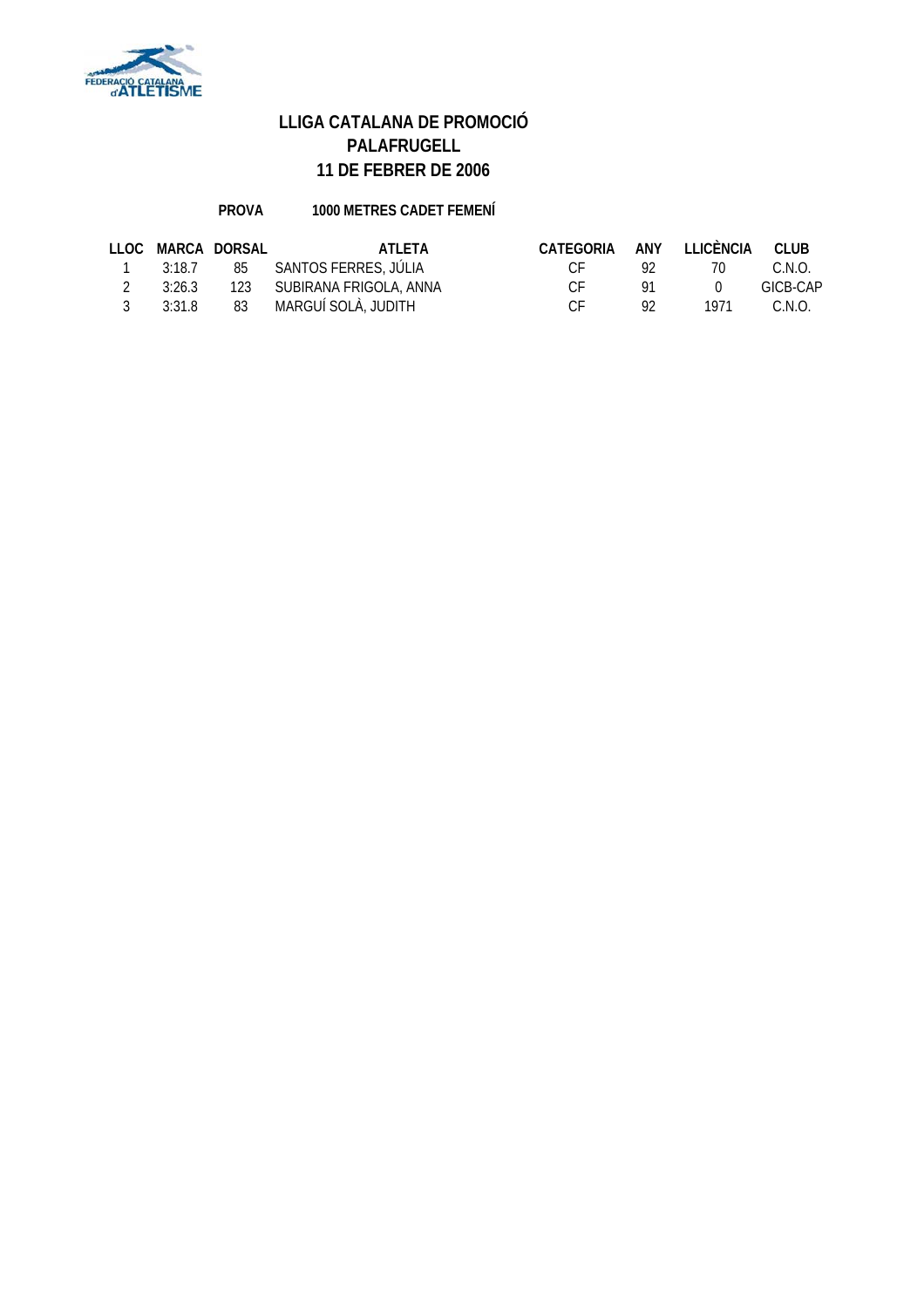

### **PROVA 1000 METRES INFANTIL FEMENÍ**

|                | LLOC MARCA DORSAL | ATLETA                                  | CATEGORIA ANY LLICÈNCIA CLUB |        |           |        |
|----------------|-------------------|-----------------------------------------|------------------------------|--------|-----------|--------|
|                |                   | 1 3:31.4 8 ANNA OUILEZ                  |                              |        |           |        |
| $\overline{2}$ |                   | 3:36.3 141 RIERA MALLOL, GEMMA          | $\mathbf{H}$                 | $93 -$ | $\bigcap$ | C.N.B. |
| $\mathcal{R}$  |                   | 3:51.3   138   CASTELLVELL BELLA, CLARA | $\mathbf{H}$                 | $93 -$ | $\bigcap$ | C.N.B. |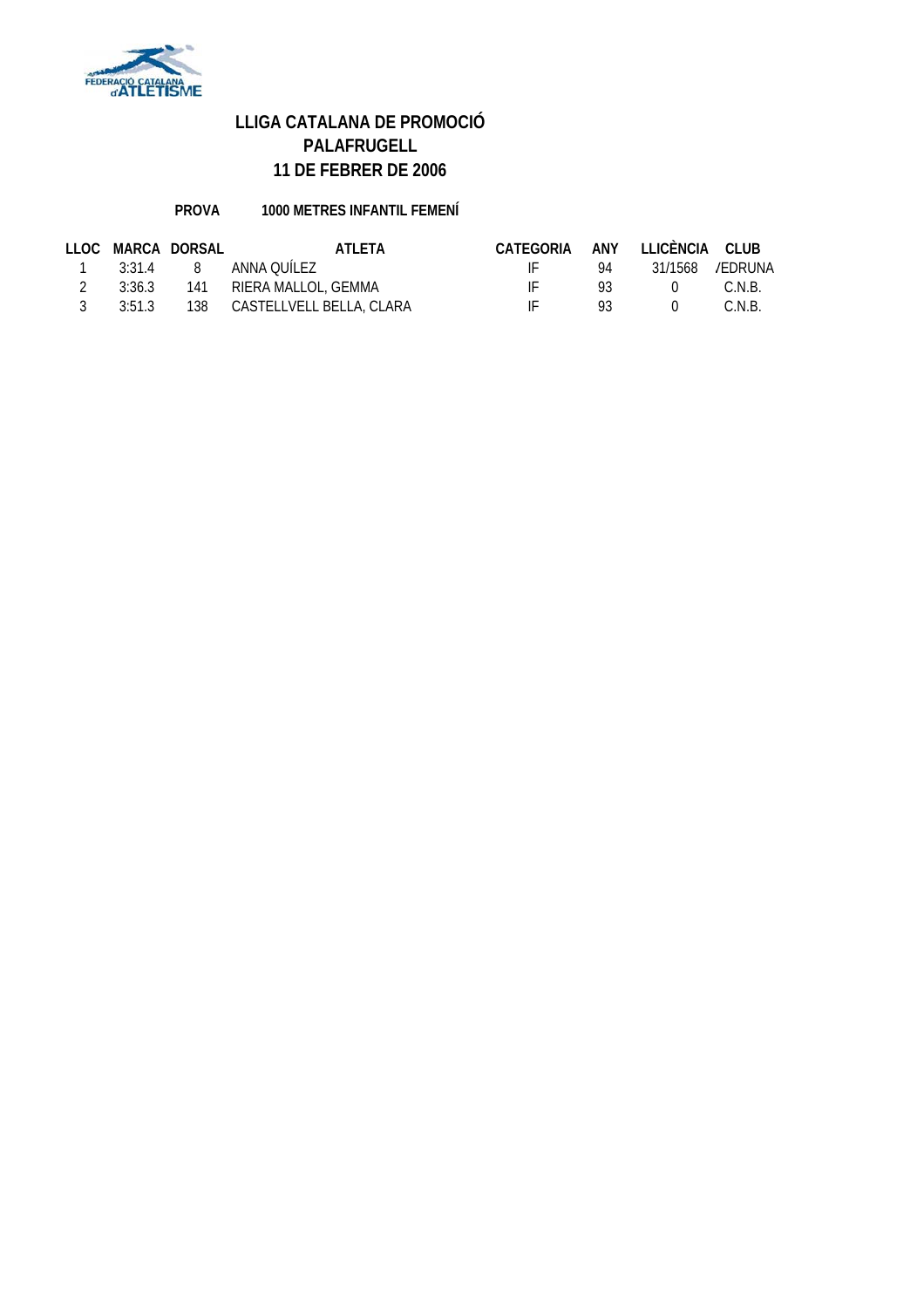

### **PROVA 1000 METRES INFANTIL MASCULÍ**

|        | LLOC MARCA DORSAL | ATLETA                     | CATEGORIA |    | ANY LLICÈNCIA | CLUB.        |
|--------|-------------------|----------------------------|-----------|----|---------------|--------------|
| 3:20.6 | 13                | ANIOL PUJOLRÀS             | IM        | 94 | 31/1588       | DR CARULLA   |
| 3:29.7 |                   | 37 FONTANÉ I MASÓ, JOAQUIM | IM        | 93 |               | <b>GFIFG</b> |
| 3:38.8 | 137               | BASTIDAS PENA, POL         | IM.       | QΔ |               | C.N.B.       |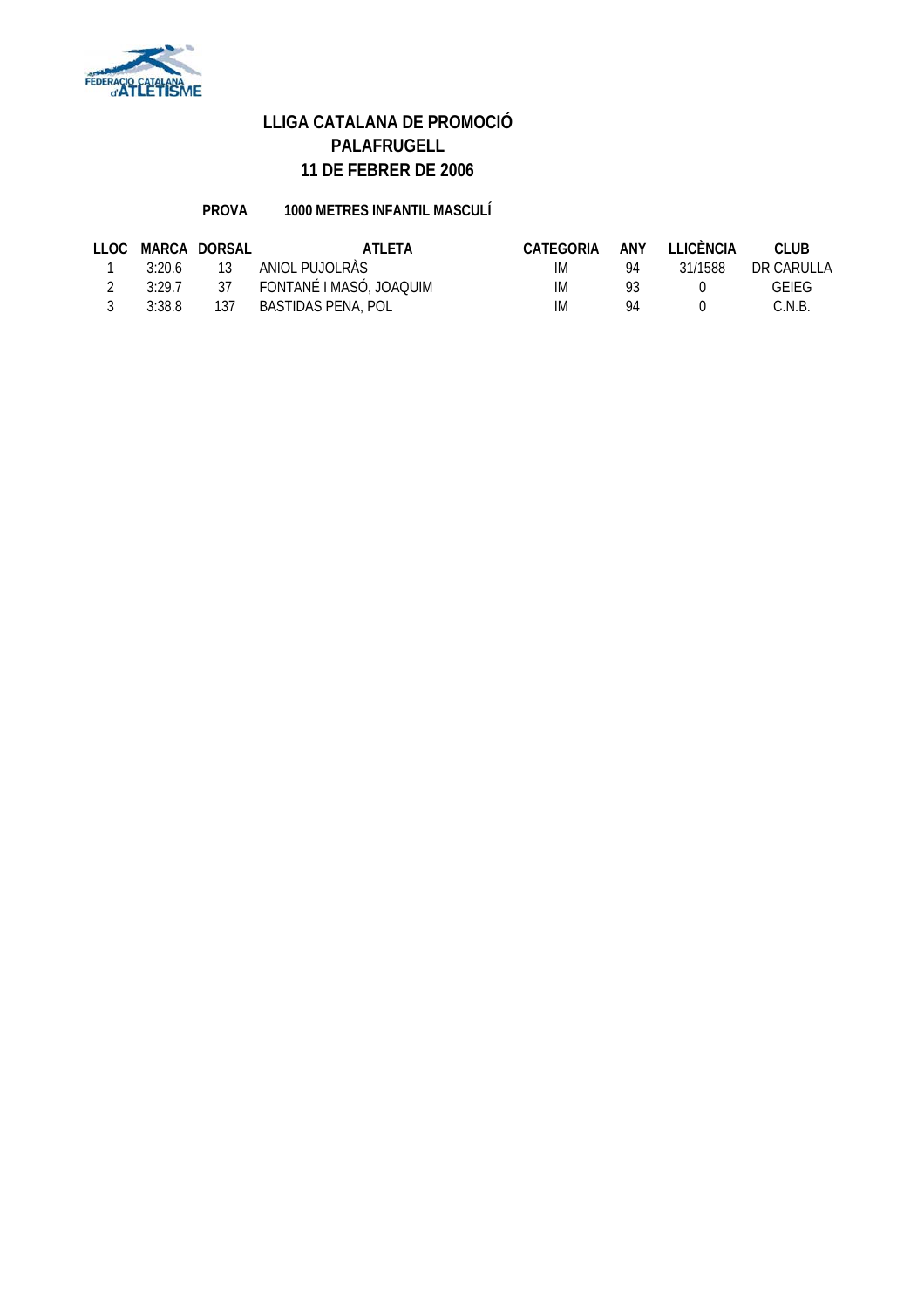

**PROVA 2000 M MARXA ALEVÍ FEMENÍ**

**\*PROVA SUSPESA PER MANCA DE PARTICIPANTS\***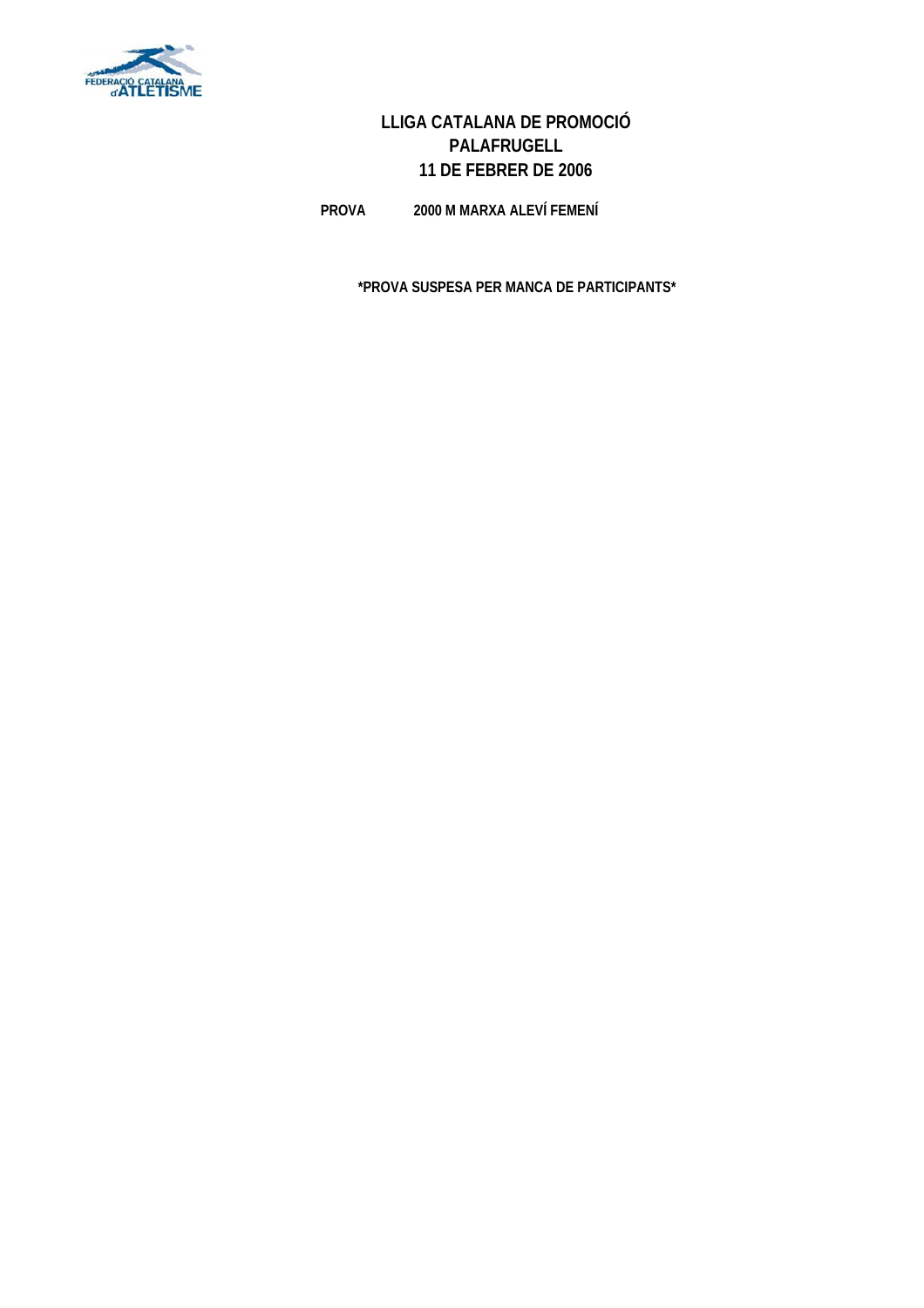

**PROVA 2000 M MARXA ALEVÍ MASCULÍ**

**\*PROVA SUSPESA PER MANCA DE PARTICIPANTS\***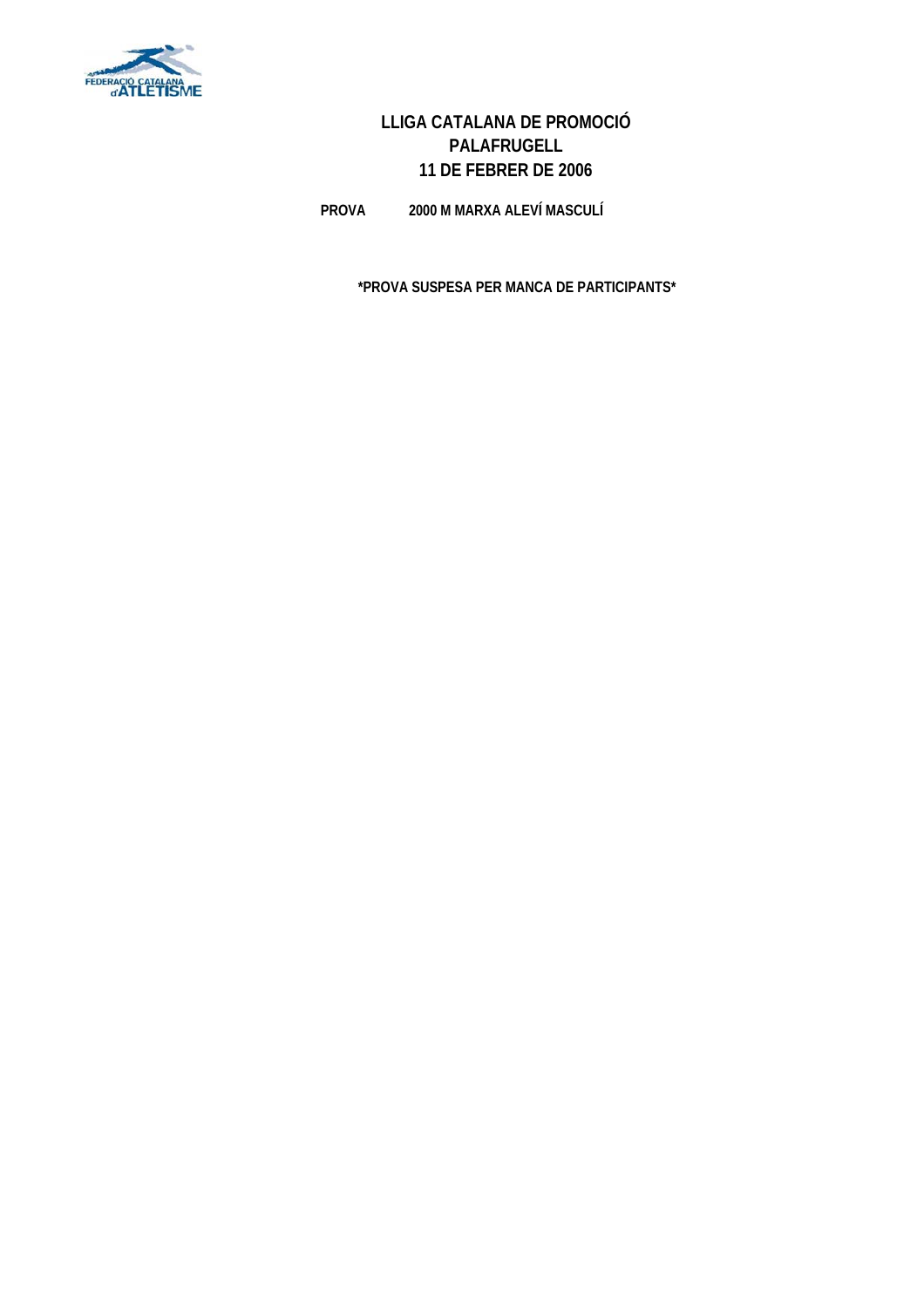

**PROVA LLARGADA INFANTIL MASCULÍ**

| LLOC | <b>MARCA</b> | <b>DORSAL</b> | <b>ATLETA</b>              | CAT. | ANY | LLICÈNCIA | <b>CLUB</b>          |      |      | 3    | 4    |
|------|--------------|---------------|----------------------------|------|-----|-----------|----------------------|------|------|------|------|
|      | 4,82         | 37            | FONTANÉ I MASÓ, JOAQUIM    | IM   | 93  | $\Omega$  | <b>GEIEG</b>         | 4,61 | 4,62 | 4,82 | 4.76 |
| 2    | 4,41         | 58            | MOLINER FÀBREGAS, MARCEL   | IM   | 93  | 0         | C.A.F.               | 4,41 | 4,34 | 4,35 | X    |
| 3    | 3,91         | 208           | <b>GARRIGA CAÑET, MARC</b> | IM   | 94  | 0         | U.D.CASSÀ            | 3,91 | 3.72 | 3,57 | 2.92 |
| 4    | 3,71         | 137           | <b>BASTIDAS PENA, POL</b>  | IM   | 94  | 0         | C.N.B.               | 3,61 | 3,71 | X    | 3,58 |
| 5    | 3,6          | 12            | PAU PUJOL                  | IM   | 93  | 31/1603   | <b>IES MONTSORIU</b> | 3,33 | 3,27 | 3,33 | 3,6  |
| 6    | 3.56         | 114           | MIELGO VALDEPEÑAS, ALEX    | IM   | 93  | $\Omega$  | GICB-CAP             | 3.16 | 3,38 | 3,56 | 3.45 |
|      | 3,48         | 16            | JORDI RUBIO                | IM   | 93  | 31/1604   | <b>IES MONTSORIU</b> | 3,22 | 3,22 | 3,48 | 3,36 |
| 8    | 3,44         | 13            | ANIOL PUJOLRÀS             | IM   | 94  | 31/1588   | DR CARULLA           | 3,41 | 3,41 | 3,44 | 3,16 |
| 9    | 3.38         |               | ALVARO MEDINA              | IM   | 94  | 31/1587   | DR CARULLA           | 2,99 | 3,38 | 2,87 | 3,32 |
| 10   | 3.09         | 17            | <b>XAVI RUBIO</b>          | IM   | 93  | 31/1605   | <b>IES MONTSORIU</b> | 3.09 | 2,56 | 2,59 | 2.65 |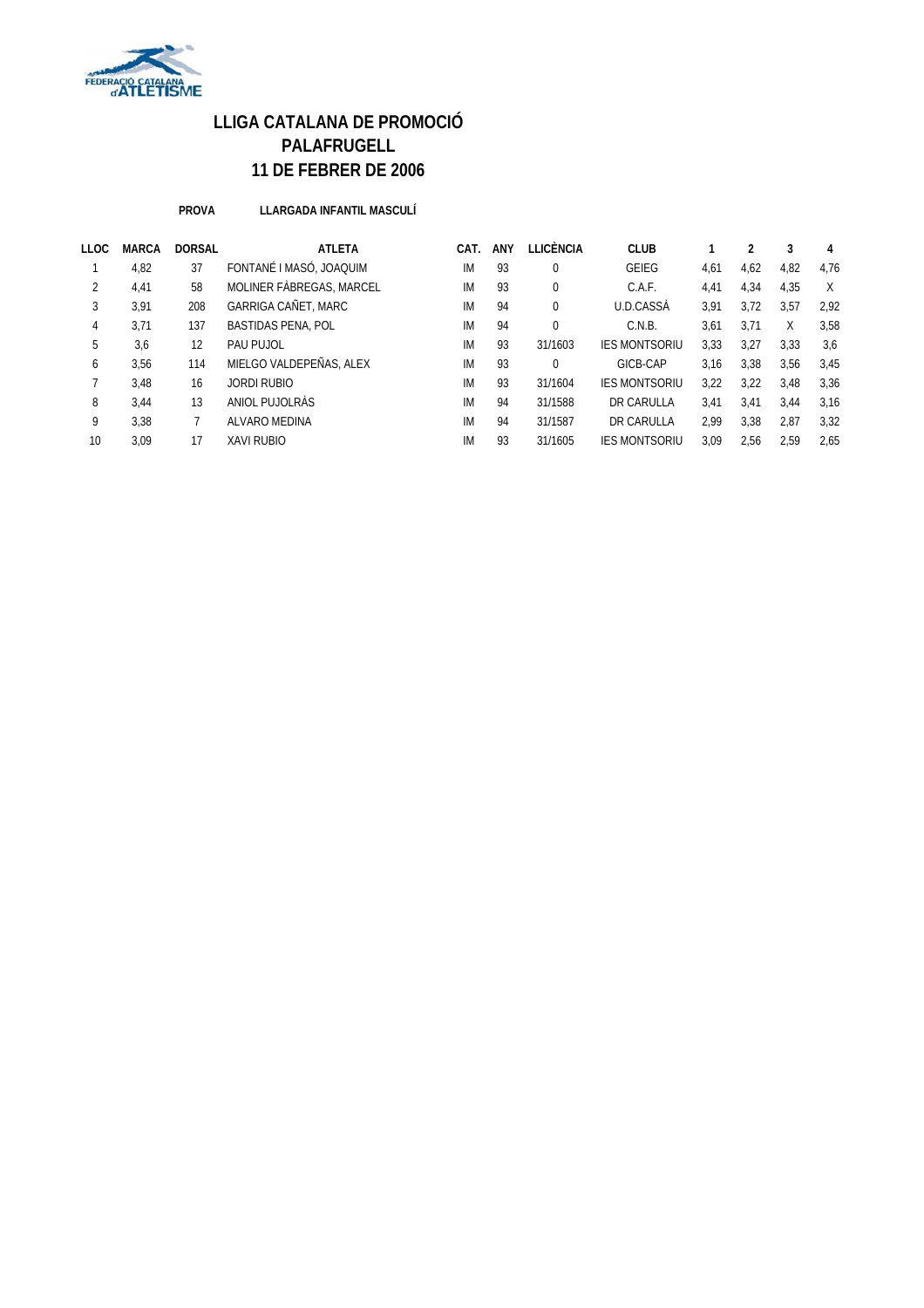

#### **PROVA LLARGADA ALEVÍ MASCULÍ**

| <b>LLOC</b> | <b>MARCA</b> | <b>DORSAL</b> | <b>ATLETA</b>             | CAT. | ANY | LLICÈNCIA   | <b>CLUB</b>  |      |      | 3    |
|-------------|--------------|---------------|---------------------------|------|-----|-------------|--------------|------|------|------|
|             | 3,42         | 49            | DEL RIO ESCRIBANO, VICTOR | AM   | 95  | 0           | <b>GEIEG</b> | 3.42 | 3.35 | 3.31 |
| 2           | 3,23         | 74            | VILARRASA, BERNAT         | AM   | 96  | 0           | C.A.F.       | 3.23 | 2.96 | 2.79 |
| 3           | 3,08         | 291           | DARKAOUI, OUALID          | AM   | 95  | $\mathbf 0$ | GICB-CAP     | 2.87 | 3.08 | 2.9  |
| 4           | 2.95         | 292           | CHOUDNA, TOUFIK           | AM   | 95  | $\mathbf 0$ | GICB-CAP     | 2,88 | 2,81 | 2.95 |
| 5           | 2.90         | 128           | XARGAY FERRER, POL        | AM   | 96  | 0           | C.N.B.       | Χ    | 2.69 | 2.9  |
| 6           | 2,66         | 290           | AZAR, MOHAMED             | AM   | 95  | $\mathbf 0$ | GICB-CAP     | 2.66 | 2,3  | X    |
|             | 2,61         | 288           | CHAMI RODRIGUEZ, AHMED    | AM   | 96  | $\mathbf 0$ | GICB-CAP     | 2.61 | 2.51 | 2.49 |
| 8           | 2.60         | 107           | MASSA PIRES, NARCÍS       | AM   | 95  | $\Omega$    | GICB-CAP     | 2.5  | 2,6  | X    |
| 9           | 2.57         | 289           | AABOUBOU, SAID            | AM   | 96  | 0           | GICB-CAP     | 2.57 | 2.02 | 2.54 |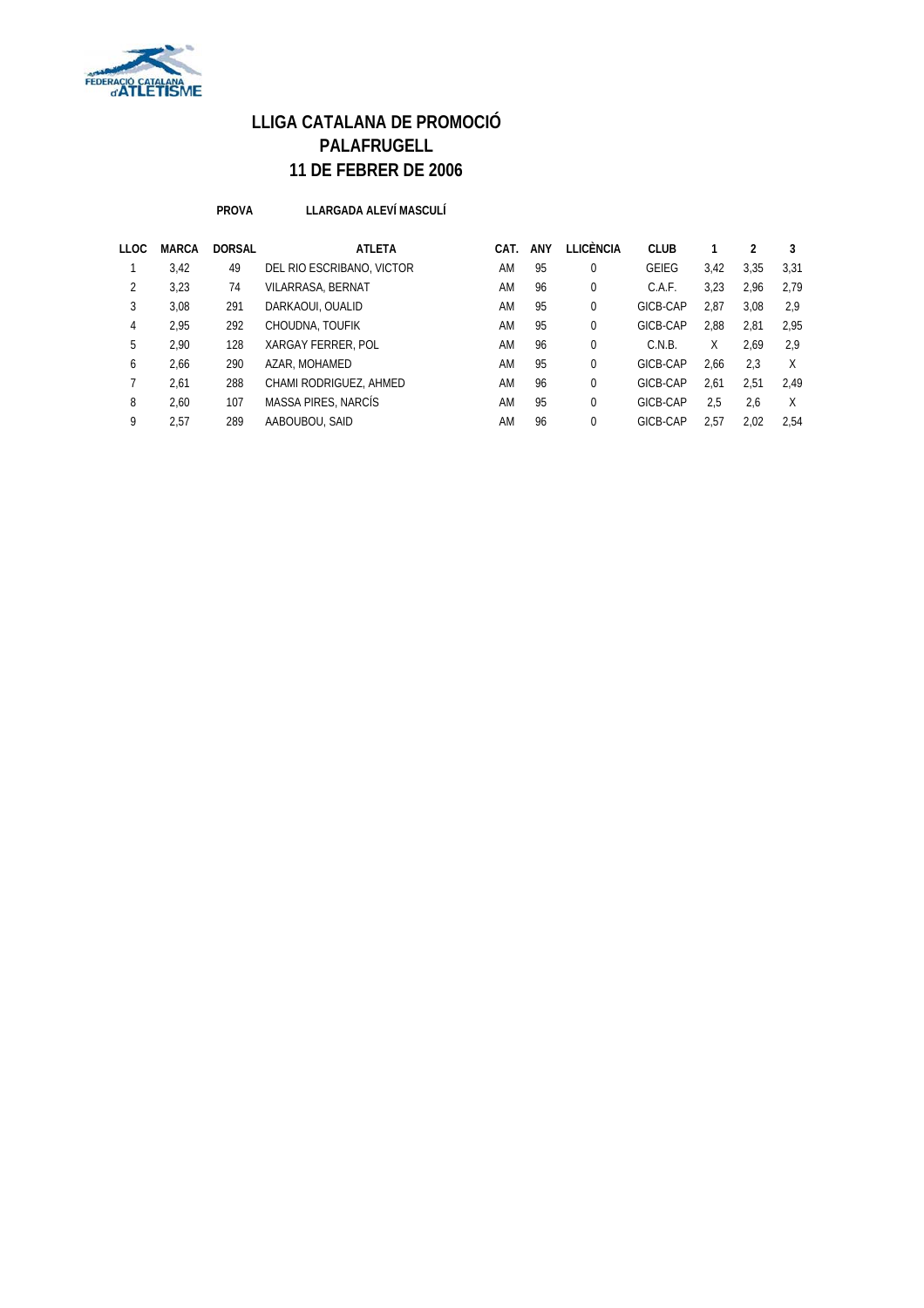

#### **PROVA LLARGADA INFANTIL FEMENINA**

| LLOC | MARCA | <b>DORSAL</b> | <b>ATLETA</b>                  | CAT. | ANY | LLICÈNCIA | <b>CLUB</b>          |      |      | 3      |
|------|-------|---------------|--------------------------------|------|-----|-----------|----------------------|------|------|--------|
|      | 4,01  | 55            | MONTERO BLESA, ARIADNA         | IF   | 93  | 0         | C.A.F.               | 3,76 | 4,01 | 3.80   |
| 2    | 3,9   | 34            | PARRA ORTIZ, Mª ISABEL         | IF   | 93  | 0         | <b>GEIEG</b>         | χ    | 3,90 | $\sim$ |
| 3    | 3.73  | 138           | CASTELLVELL BELLA, CLARA       | IF   | 93  | $\Omega$  | C.N.B.               | 3,61 | 3,60 | 3.73   |
| 4    | 3,61  | 70            | MORENO SALO, MARTA             | IF   | 93  | $\Omega$  | C.A.F.               | 3.15 | 3,61 | 3,53   |
| 5    | 3.39  | 139           | ZAMUDIO DOMINGO, MARINA        | IF   | 93  | $\Omega$  | C.N.B.               | 3.24 | 3,39 | 3,24   |
| 6    | 3.37  | 8             | ANNA OUÍLEZ                    | IF   | 94  | 31/1568   | <b>VEDRUNA</b>       | 3,37 | 3,02 | 2,97   |
|      | 3.26  | 5             | GLÒRIA BOHILS                  | IF   | 93  | 31/1597   | <b>IES MONTSORIU</b> | 3.13 | 3.26 | 3.18   |
| 8    | 3.25  | 140           | <b>BATLLES CAMPMANY, LAURA</b> | IF   | 93  | 0         | C.N.B.               | 3.25 | 3.19 | 3.25   |
| 9    | 3.21  | 21            | ANNA VALLS                     | IF   | 93  | 31/1602   | <b>IES MONTSORIU</b> | 3.21 | 2.79 | 3.04   |
| 10   | 3.14  | 141           | RIERA MALLOL, GEMMA            | IF   | 93  | $\Omega$  | C.N.B.               | 2.88 | 3.14 | X      |
| 11   | 2,64  | 4             | ANNA BOHILS                    | IF   | 93  | 31/1596   | <b>IES MONTSORIU</b> | 2.51 | 2,62 | 2,64   |
|      |       |               |                                |      |     |           |                      |      |      |        |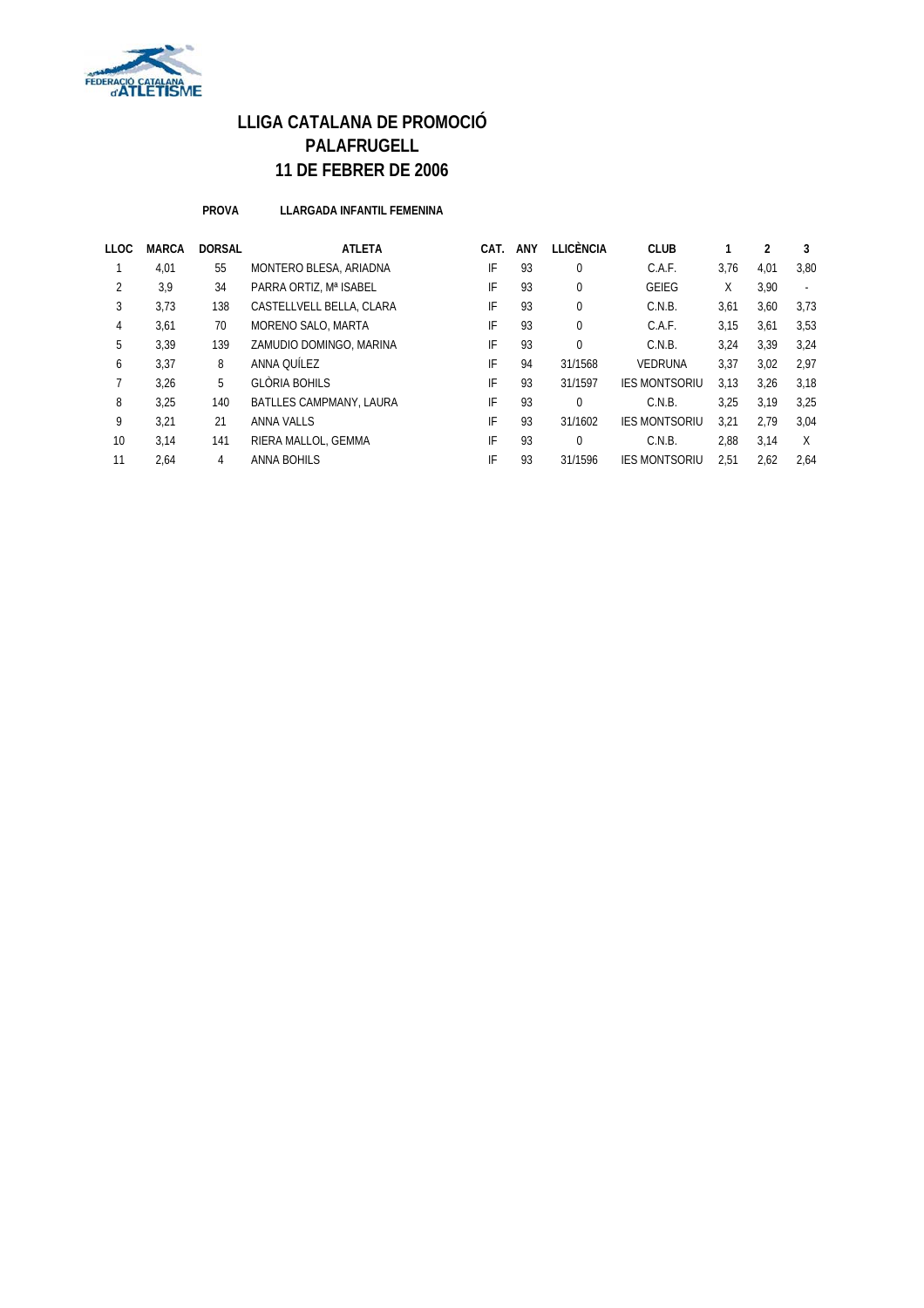

**PROVA LLARGADA ALEVÍ FEMENINA**

| LLOC | MARCA | <b>DORSAL</b> | <b>ATLETA</b>             | CAT. | ANY | LLICÈNCIA | <b>CLUB</b>  |      |      | 3    |
|------|-------|---------------|---------------------------|------|-----|-----------|--------------|------|------|------|
|      | 3.12  | 131           | PUELL GIRONES, JÚLIA      | AF   | 96  | $\Omega$  | C.N.B.       | 2.87 | 2.73 | 2.72 |
| 2    | 3.09  | 47            | GIRONA ALARCÓN, MARTA     | AF   | 95  | $\Omega$  | <b>GEIEG</b> | 2.68 | 2.98 | 3.09 |
| 3    | 2.96  | 134           | COROMINAS MARISCOT, MARTA | AF   | 95  | $\Omega$  | C.N.B.       | 2.28 | 2,84 | 2.96 |
| 4    | 2.94  | 127           | MASSA PIRES, IDOLINA      | AF   | 96  | $\Omega$  | GICB-CAP     | 2.94 | 2.53 | 2.87 |
| 5    | 2,87  | 287           | FONTANÉ MASÓ, NURIA       | AF   | 96  | $\Omega$  | POMPEU FABRA | 2,87 | 2.73 | 2,72 |
| 6    | 2.78  | 293           | ROTARIU, ANCA             | AF   | 96  | $\Omega$  | GICB-CAP     | X    | 2.78 | 2,50 |
|      | 2,69  | 52            | ALONSO RIBAS, RUT         | AF   | 96  | $\Omega$  | <b>GEIEG</b> | 2,66 | 2,35 | 2,69 |
| 8    | 2,6   | 133           | ZAMUDIO DOMINGO, LIDIA    | AF   | 95  | $\Omega$  | C.N.B.       | 2.57 | 2.55 | 2.60 |
| 9    | 2.37  | 197           | CASANOVAS FULCARA, ELIA   | AF   | 96  |           | GEIEG        | 2.08 | 2.25 | 2.37 |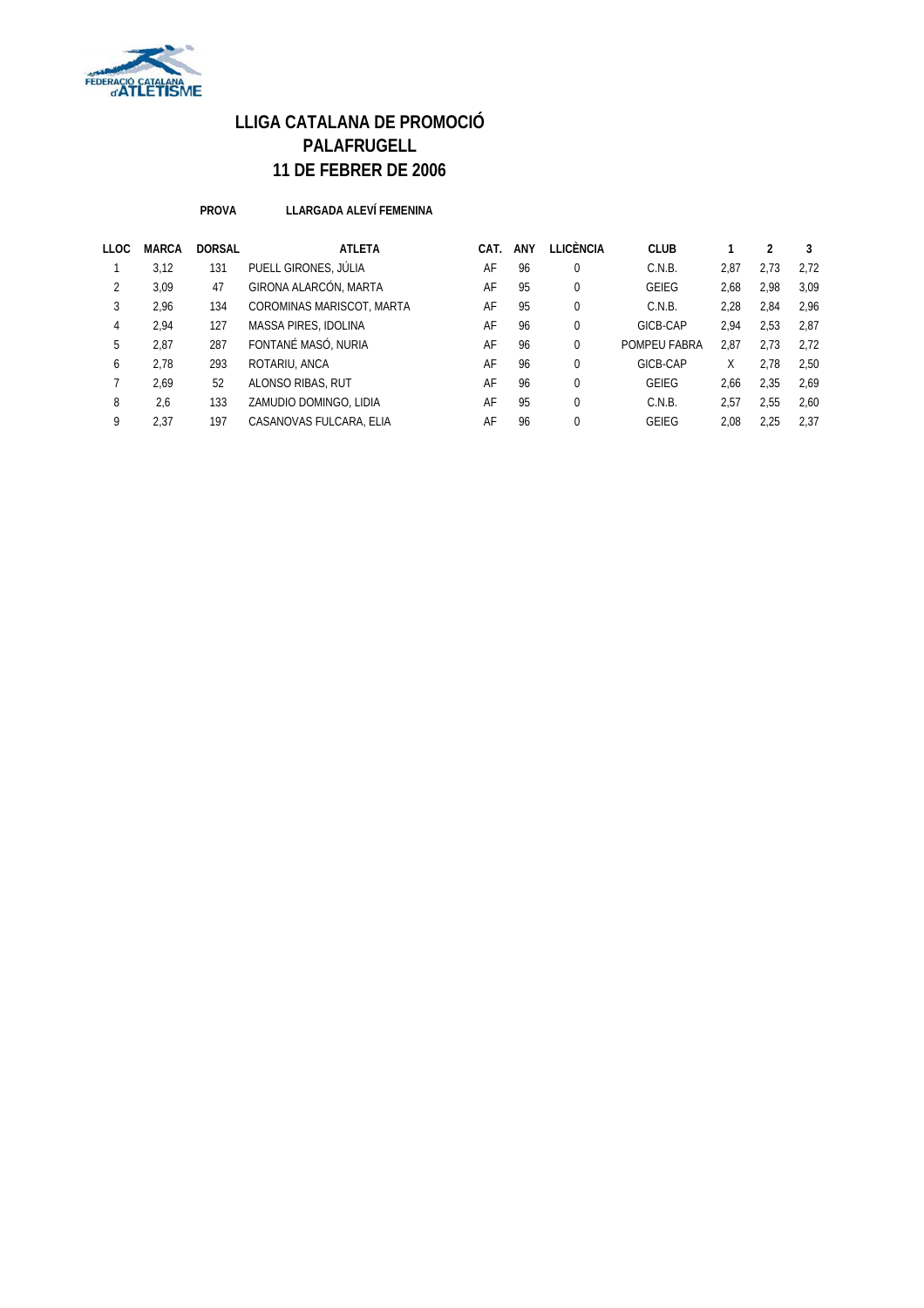

**PROVA LLARGADA CADET MASCULINA**

| LLOC | <b>MARCA</b> | <b>DORSAL</b> | <b>ATLETA</b>                | CAT.      | <b>ANY</b> | <b>LLICÈNCIA</b> | <b>CLUB</b>          |      | 2    | 3    |
|------|--------------|---------------|------------------------------|-----------|------------|------------------|----------------------|------|------|------|
|      | 5.78         | 271           | SICART MORAGAS, NIL          | <b>CM</b> | 91         | 0                | RAFAEL CAMPALANS     | 5,35 | 5,65 | 5,78 |
|      |              |               |                              |           |            |                  | <b>VENTS</b>         | 3,8  | 1.1  | 3,4  |
| 2    | 5,17         | 63            | MONTERO HERNÁNDEZ, CHRISTIAN | <b>CM</b> | 91         | $\mathbf{0}$     | GICB-CAP             | 4,91 | 5,04 | 5,17 |
|      |              |               |                              |           |            |                  | <b>VENTS</b>         | 3,6  | 1,3  | 2,1  |
| 3    | 5,08         | 22            | CAPELL AYLAGAS, MARC         | <b>CM</b> | 91         | CL15904          | <b>GEIEG</b>         | 5,08 | 3,95 | 4,74 |
|      |              |               |                              |           |            |                  | <b>VENTS</b>         | 2,8  | 2,2  | 2,4  |
| 4    | 4,98         | 272           | BENAVENTE ROSTAN, OSCAR      | <b>CM</b> | 91         | 0                | RAFAEL CAMPALANS     | 4,63 | 4,98 | 4,64 |
|      |              |               |                              |           |            |                  | <b>VENTS</b>         | 1.8  | 2.7  | 1,6  |
| 5    | 4,09         | 19            | FERRAN TARRÉS                | <b>CM</b> | 92         | 31/1606          | <b>IES MONTSORIU</b> | 4,09 | 3,92 | 3,90 |
|      |              |               |                              |           |            |                  | <b>VENTS</b>         | 2,2  | 1.6  | 2,7  |
| 6    | 4.08         | 64            | MAZA VILARDELL, MARC         | <b>CM</b> | 91         | $\mathbf{0}$     | GICB-CAP             | 4,08 | 3,88 | 3,80 |
|      |              |               |                              |           |            |                  | <b>VENTS</b>         | 3,2  | 2,6  | 1,9  |
| 7    | 3,82         | 198           | WHITLAU TEIXIDO, NICK        | <b>CM</b> | 91         | $\mathbf{0}$     | GEIEG                | X    | 3,74 | 3,82 |
|      |              |               |                              |           |            |                  | <b>VENTS</b>         | 1,8  | 3,2  | 2,3  |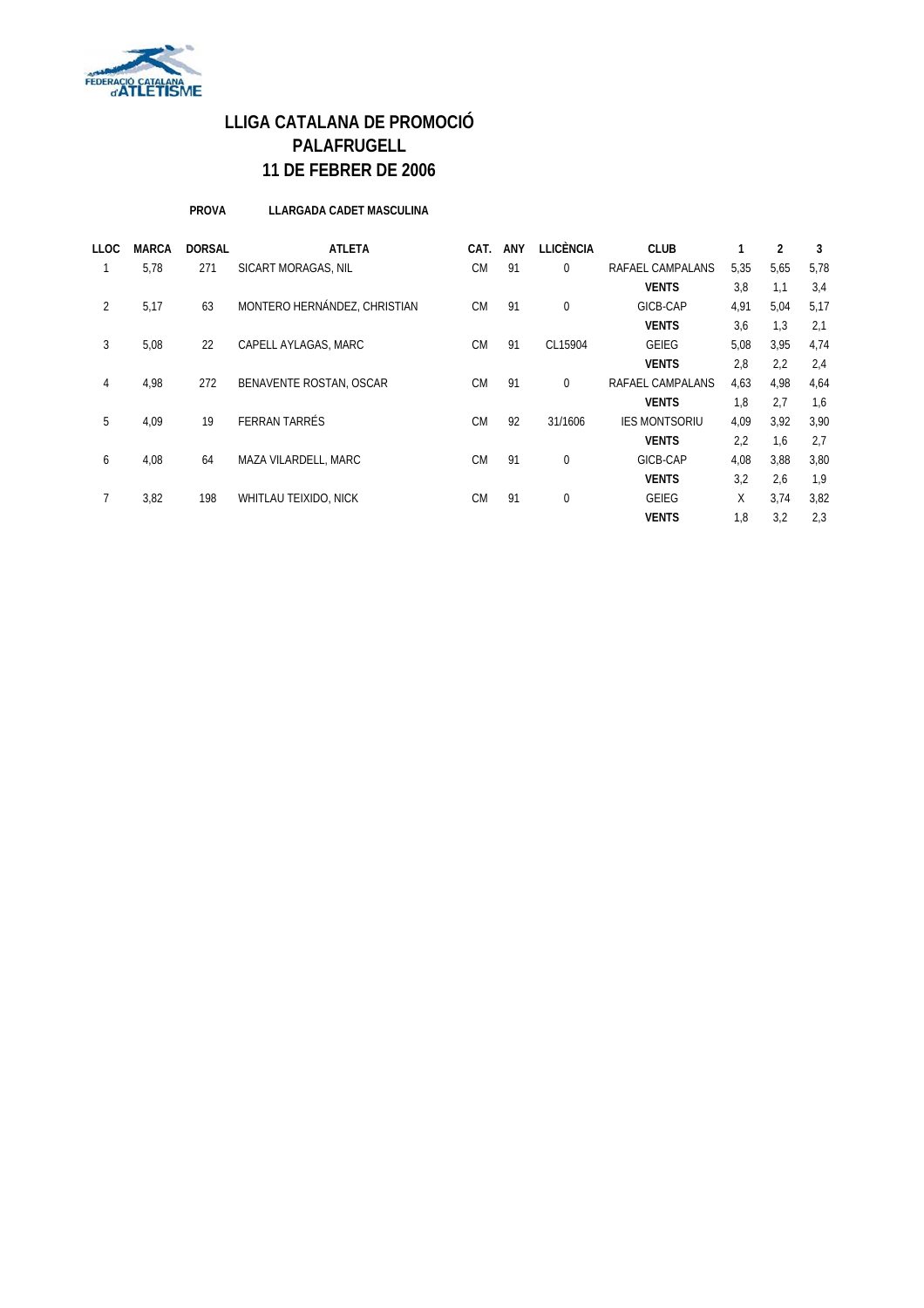

**PROVA LLARGADA CADET FEMENINA**

| <b>LLOC</b>    | <b>MARCA</b> | <b>DORSAL</b> | <b>ATLETA</b>              | CAT.      | <b>ANY</b> | LLICÈNCIA   | <b>CLUB</b>          | 1    | 2              | 3    |
|----------------|--------------|---------------|----------------------------|-----------|------------|-------------|----------------------|------|----------------|------|
|                | 4,54         | 142           | GAYA BOFILL, TÀNIA         | <b>CF</b> | 91         | 15265       | C.N.B.               | 4,53 | 4,54           | 4,33 |
|                |              |               |                            |           |            |             | <b>VENTS</b>         | 3,3  | 3,6            | 1,9  |
| $\overline{2}$ | 4,42         | 31            | ARANJUELO PLANELLA, MÒNICA | <b>CF</b> | 91         | CT15373     | <b>GEIEG</b>         | 4,42 | 4,36           | 4,39 |
|                |              |               |                            |           |            |             | <b>VENTS</b>         | 2,6  | 2,0            | 2,0  |
| 3              | 4,05         | 83            | MARGUÍ SOLÀ, JUDITH        | <b>CF</b> | 92         | 1971        | C.N.O.               | 4,05 | $\omega$       | 3,63 |
|                |              |               |                            |           |            |             | <b>VENTS</b>         | 3,0  | ä,             | 1,7  |
| 4              | 4,03         | 85            | SANTOS FERRES, JÚLIA       | <b>CF</b> | 92         | 70          | C.N.O.               | 4,03 | $\blacksquare$ | 3,99 |
|                |              |               |                            |           |            |             | <b>VENTS</b>         | 3,1  | $\sim$         | 2,6  |
| 5              | 3,97         | 27            | GIRONA ALARCÓN, LAURA      | <b>CF</b> | 91         | $\mathbf 0$ | <b>GEIEG</b>         | 3,88 | 3,97           | 3,78 |
|                |              |               |                            |           |            |             | <b>VENTS</b>         | 2,3  | 4,3            | 2,0  |
| 6              | 3,80         | 122           | AROSTEGUI LOPEZ, ANNA      | <b>CF</b> | 92         | $\mathbf 0$ | GICB-CAP             | 3,80 | 3,47           | 3,55 |
|                |              |               |                            |           |            |             | <b>VENTS</b>         | 1,3  | 2.7            | 2,8  |
| $\overline{7}$ | 3,50         | 32            | MARTÍN ROMAN, PATRICIA     | <b>CF</b> | 92         | $\mathbf 0$ | <b>GEIEG</b>         | 3,50 | 3,19           | 3,50 |
|                |              |               |                            |           |            |             | <b>VENTS</b>         | 1,8  | 3,5            | 2,1  |
| 8              | 3,24         | 9             | NÚRIA QUÍLEZ               | <b>CF</b> | 92         | 31/1598     | <b>IES MONTSORIU</b> | 3,24 | 2,95           | 3,11 |
|                |              |               |                            |           |            |             | <b>VENTS</b>         | 1,7  | 2,9            | 1,3  |
| 9              | 3,24         | 18            | LAURA TALLEDA              | <b>CF</b> | 92         | 31/1601     | <b>IES MONTSORIU</b> | 3,24 | X              | 2,96 |
|                |              |               |                            |           |            |             | <b>VENTS</b>         | 1,9  | 3,0            | 1,3  |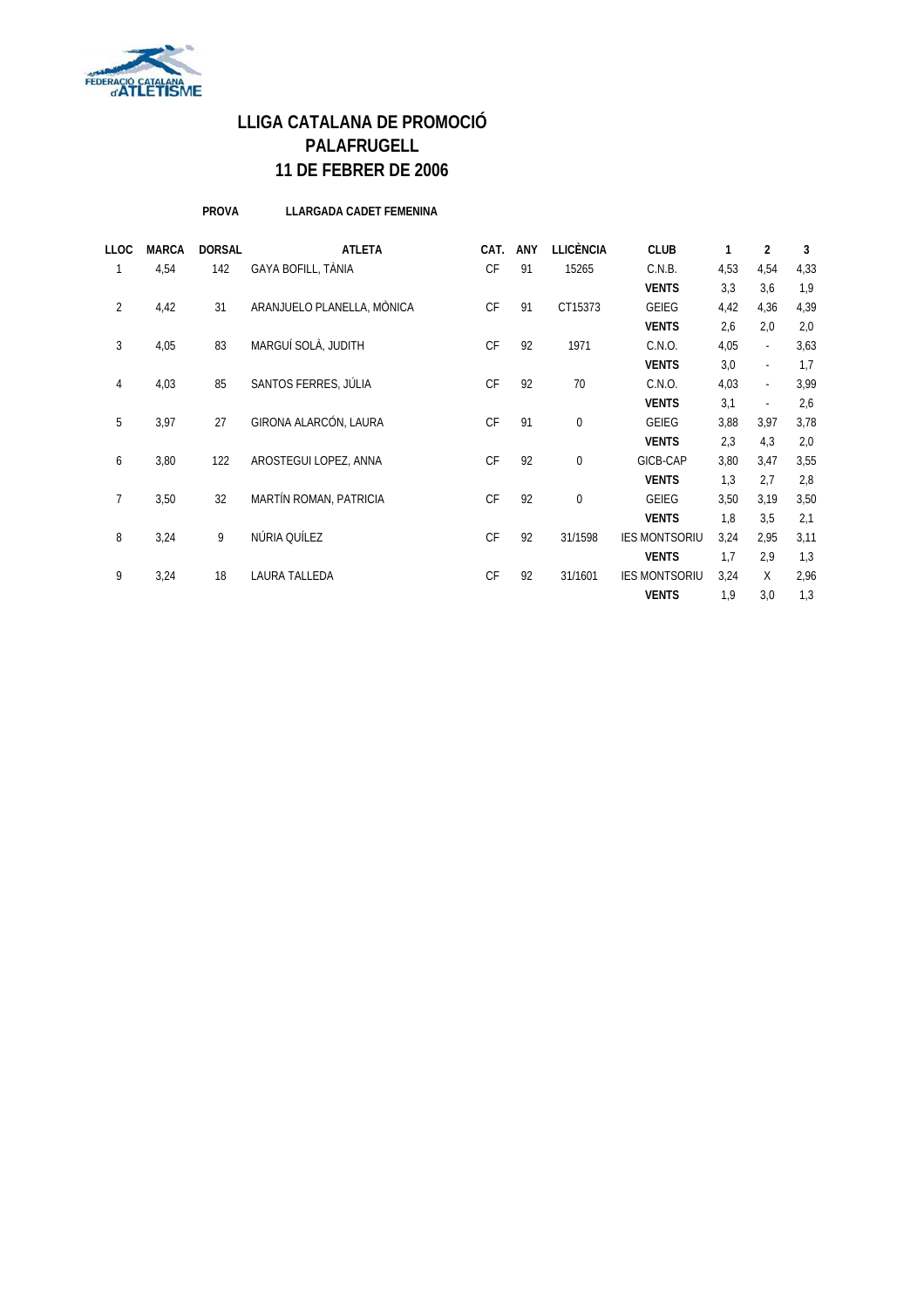

**PROVA DISC INF I CAD FEMENI**

| LLOC | <b>MARCA</b> | <b>DORSAL</b> | <b>ATLETA</b>            | CAT. | ANY | LLICÈNCIA | <b>CLUB</b> |       |       |       | 4     |
|------|--------------|---------------|--------------------------|------|-----|-----------|-------------|-------|-------|-------|-------|
|      | 17.41        | 61            | ANTOUKH, ANASTÀSIA       | СF   | 92  | 0         | GICB-CAP    | X     | 7.49  | 17.41 | 14.88 |
|      | 15,73        | 140           | BATLLES CAMPMANY, LAURA  | IF   | 93  | 0         | C.N.B.      | 15.73 | 14,49 | 13.73 | 13.28 |
| 3    | 15.56        | 138           | CASTELLVELL BELLA, CLARA | IF   | 93  | 0         | C.N.B.      | 15.56 | 12.54 | X     | 12.83 |
| 4    | 15,14        | 85            | SANTOS FERRES, JÚLIA     | СF   | 92  | 70        | C.N.O.      | 14.15 | 14,23 | 14.96 | 15.14 |
| 5    | 14.24        | 32            | MARTÍN ROMAN, PATRICIA   | СF   | 92  | 0         | GEIEG       | 13.36 | 14,24 | 12.70 | 12.23 |
| 6    | 13,7         | 139           | ZAMUDIO DOMINGO, MARINA  | IF   | 93  | $\Omega$  | C.N.B.      | Χ     | 12.37 | 13.40 | 13.70 |
|      | 13.2         | 126           | MIRET PUIG, PRABHA       | СF   | 91  | 0         | GICB-CAP    | 9.80  | 12,56 | 12,82 | 13.20 |
| 8    | 12.7         | 27            | GIRONA ALARCÓN, LAURA    | C.F  | 91  | $\Omega$  | GEIEG       | 12.20 | Χ     | 12.70 | 9.95  |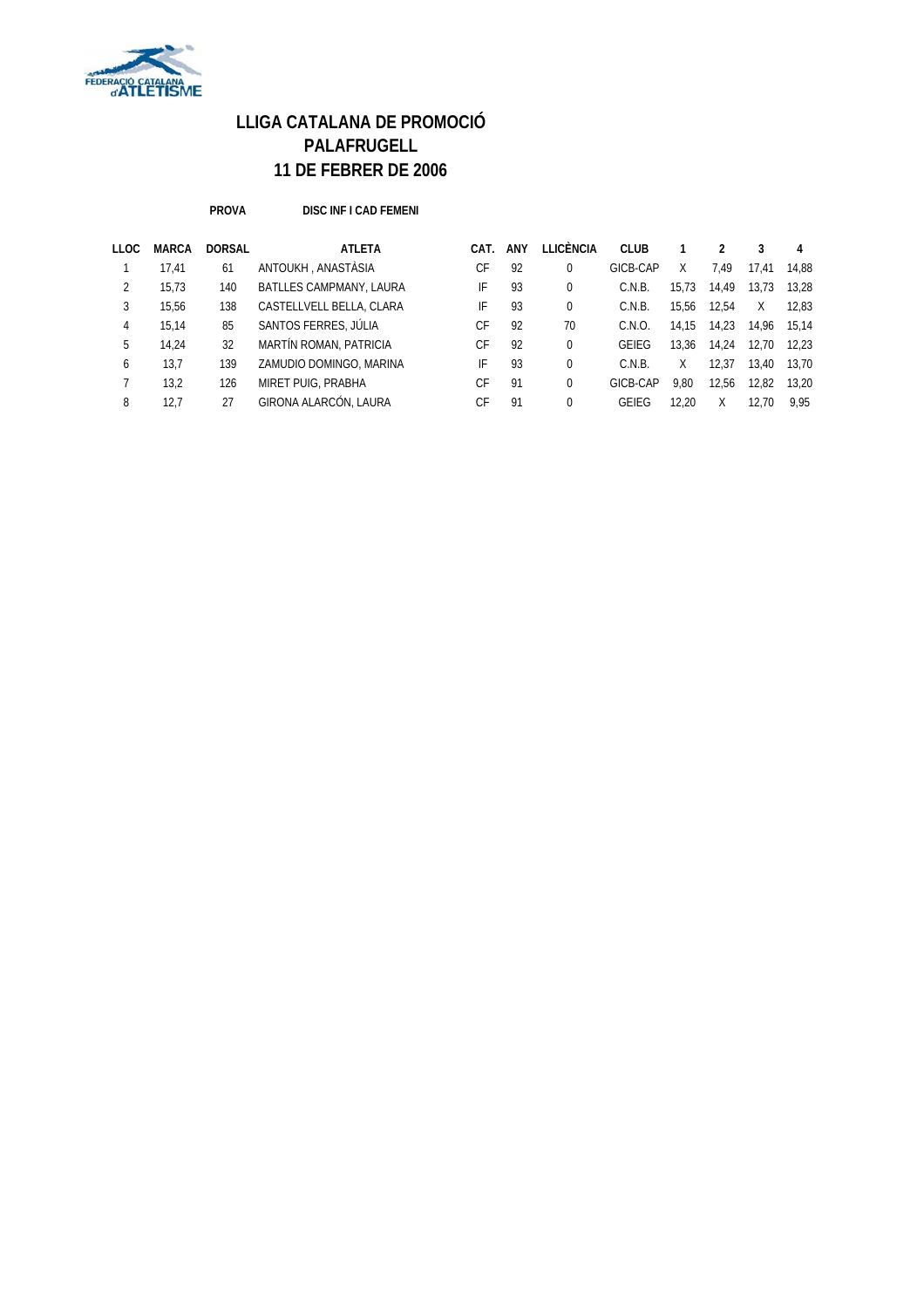

**PROVA DISC INFANTIL MASCULÍ**

| LLOC | <b>MARCA</b> | <b>DORSAL</b> | <b>ATLETA</b>           | CAT. | <b>ANY</b> | LLICÈNCIA | <b>CLUB</b>          |       |       |       | 4     |
|------|--------------|---------------|-------------------------|------|------------|-----------|----------------------|-------|-------|-------|-------|
|      | 20.74        | 37            | FONTANÉ I MASÓ, JOAQUIM | IM   | 93         | 0         | <b>GEIEG</b>         | 16.94 | Χ     |       | 20.74 |
| 2    | 17.90        | 114           | MIELGO VALDEPEÑAS, ALEX | IM   | 93         | $\Omega$  | GICB-CAP             | 16.93 | 17.90 | 14.86 | 14.45 |
| 3    | 16.52        | 12            | PAU PUJOL               | IM   | 93         | 31/1603   | <b>IES MONTSORIU</b> | 14.01 | 14.49 | 11,61 | 16.52 |
| 4    | 15.98        | 13            | ANIOL PUJOLRAS          | IM   | 94         | 31/1588   | DR CARULLA           | 15.98 | 14.70 | 15.00 | X     |
| 5    | 14.35        | 17            | <b>XAVI RUBIO</b>       | IM   | 93         | 31/1605   | <b>IES MONTSORIU</b> | X     | 14,35 | 13.27 | 12,83 |
| 6    | 14.00        | 108           | SAMURA, ALI             | IM   | 94         | $\Omega$  | GICB-CAP             | 12.50 | 12.43 | 14.00 | 11.28 |
|      | 12,71        | 16            | JORDI RUBIO             | IM   | 93         | 31/1604   | <b>IES MONTSORIU</b> | X     | 12.49 |       | 12.71 |
| 8    | 10.85        |               | ALVARO MEDINA           | IM   | 94         | 31/1587   | DR CARULLA           | Χ     | 10.85 |       | Χ     |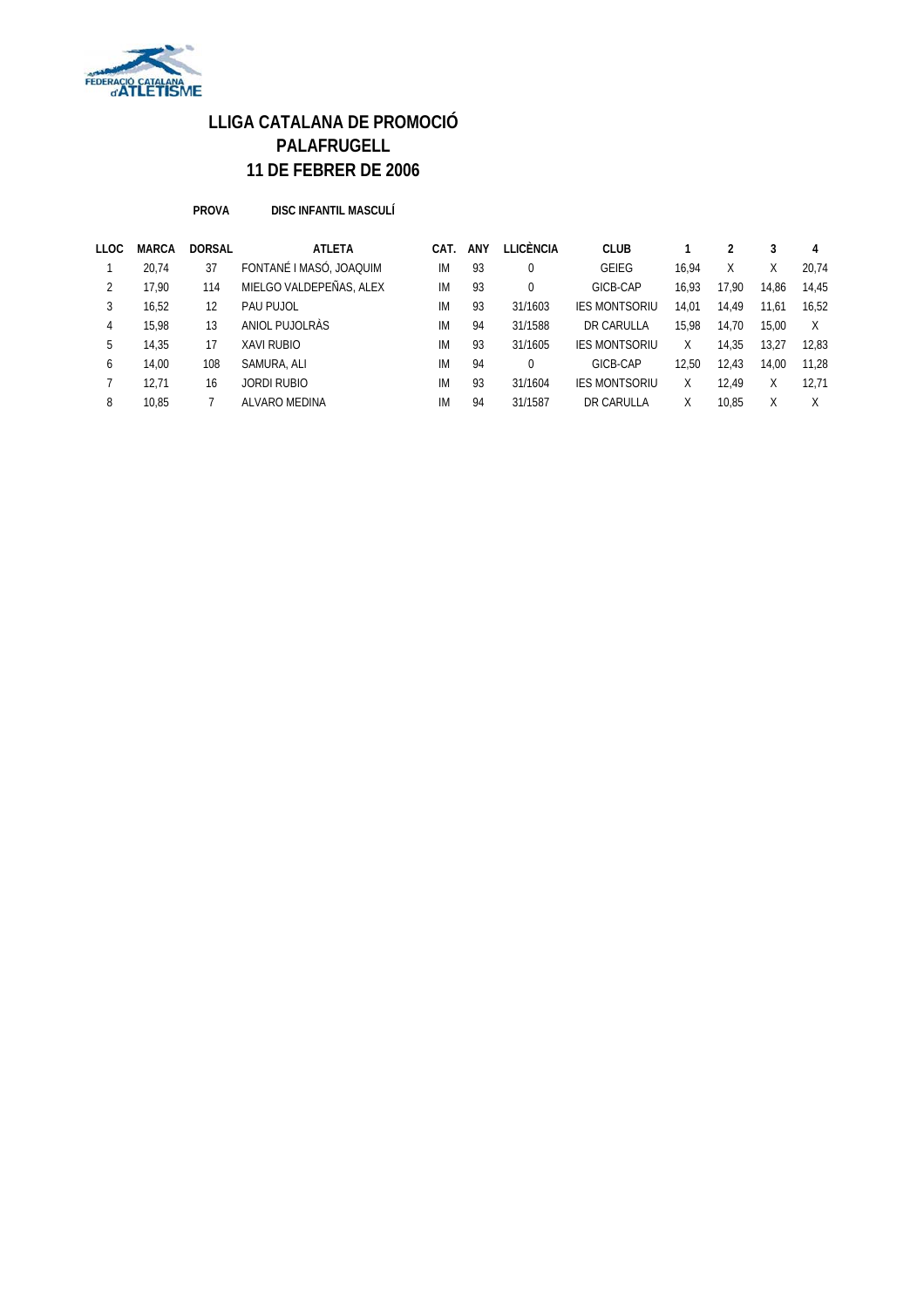

**PROVA DISC CADET MASCULÍ**

| LLOC | <b>MARCA</b> | <b>DORSAL</b> | <b>ATLETA</b>           | CAT. | ANY | I I ICÈNCIA | <b>CLUB</b>          |       |       |       |       |
|------|--------------|---------------|-------------------------|------|-----|-------------|----------------------|-------|-------|-------|-------|
|      | 33.65        | 294           | BORJA FONSECA DE ASCÓ   | CМ   | 92  |             | AAC                  | 33.65 | 30.82 | 30.15 | 31.90 |
|      | 21.88        | 143           | MARTINEZ LLADO, SERGI   | CМ   | 91  | 15266       | C.N.B.               | 21.88 | Χ     | 21.23 | 20.01 |
|      | 20.30        | 117           | JOFRA CASTELLS, MIQUEL  | CМ   | 92  |             | GICB-CAP             | 20.10 | 18.70 | 20.30 | 18.20 |
| 4    | 20.25        | 271           | SICART MORAGAS, NIL     | CМ   | 91  | 0           | RAFAEL CAMPALANS     |       | 20.25 |       | 16.74 |
| b.   | 19.60        | 116           | PUJADAS FARRÀS, ADRIÀ   | CМ   | 92  | 0           | GICB-CAP             |       | 19.60 | 18.86 | 19.00 |
| 6    | 16.44        | 272           | BENAVENTE ROSTAN, OSCAR | СM   | 91  |             | RAFAEL CAMPALANS     |       |       | 16.44 | Χ     |
|      |              |               | <b>XAVI RUBIO</b>       | IM   | 93  | 31/1605     | <b>IES MONTSORIU</b> |       |       |       | X     |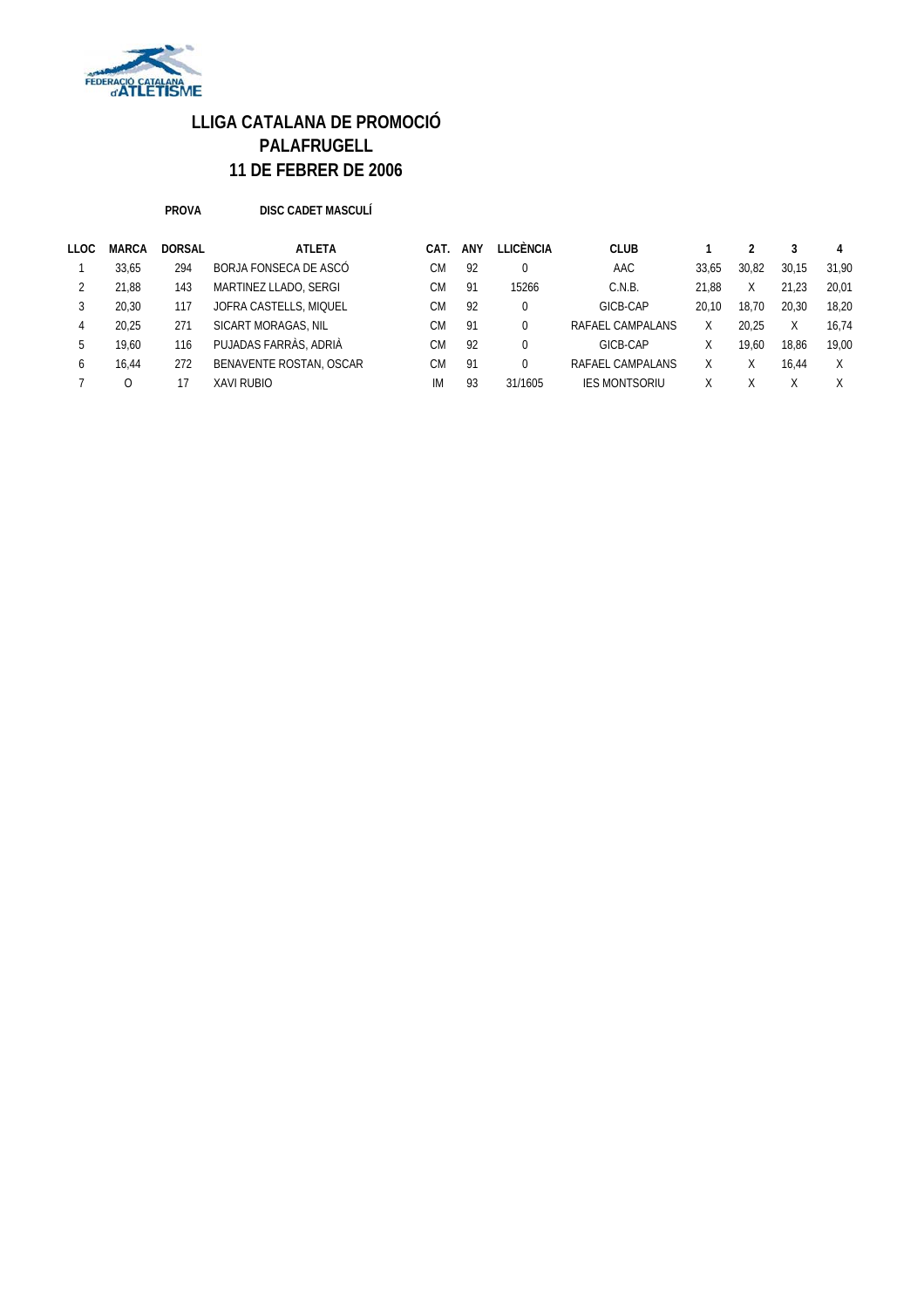

#### **PROVA MARTELL CADET MASCULÍ**

| LLOC | <b>MARCA</b> | <b>DORSAL</b> | <b>ATLETA</b>           | CAT. | ANY | LLICÈNCIA | <b>CLUB</b>      |       |       |       | 4     |
|------|--------------|---------------|-------------------------|------|-----|-----------|------------------|-------|-------|-------|-------|
|      | 28.29        | 294           | BORJA FONSECA DE ASCÓ   | СM   | 92  |           | AAC              |       |       | 28.29 |       |
|      | 23.49        | 271           | SICART MORAGAS, NIL     | CМ   | 91  |           | RAFAEL CAMPALANS | 23.49 | X.    |       |       |
|      | 18.16        | 143           | MARTINEZ LLADO, SERGI   | СM   | 91  | 15266     | C.N.B.           | 17.20 | 16.28 | 18.16 | 16.78 |
| 4    | 18.12        | 117           | JOFRA CASTELLS, MIQUEL  | СM   | 92  |           | GICB-CAP         | 17.63 | 18.12 | 16.23 | 15.83 |
| b    | 17.05        | 272           | BENAVENTE ROSTAN, OSCAR | СM   | 91  |           | RAFAEL CAMPALANS |       | 15.46 | 17.05 | X     |
| b    | 15.03        | 116           | PUJADAS FARRÀS, ADRIÀ   | CМ   | 92  |           | GICB-CAP         | 13.20 | 12.94 | 14.28 | 15.03 |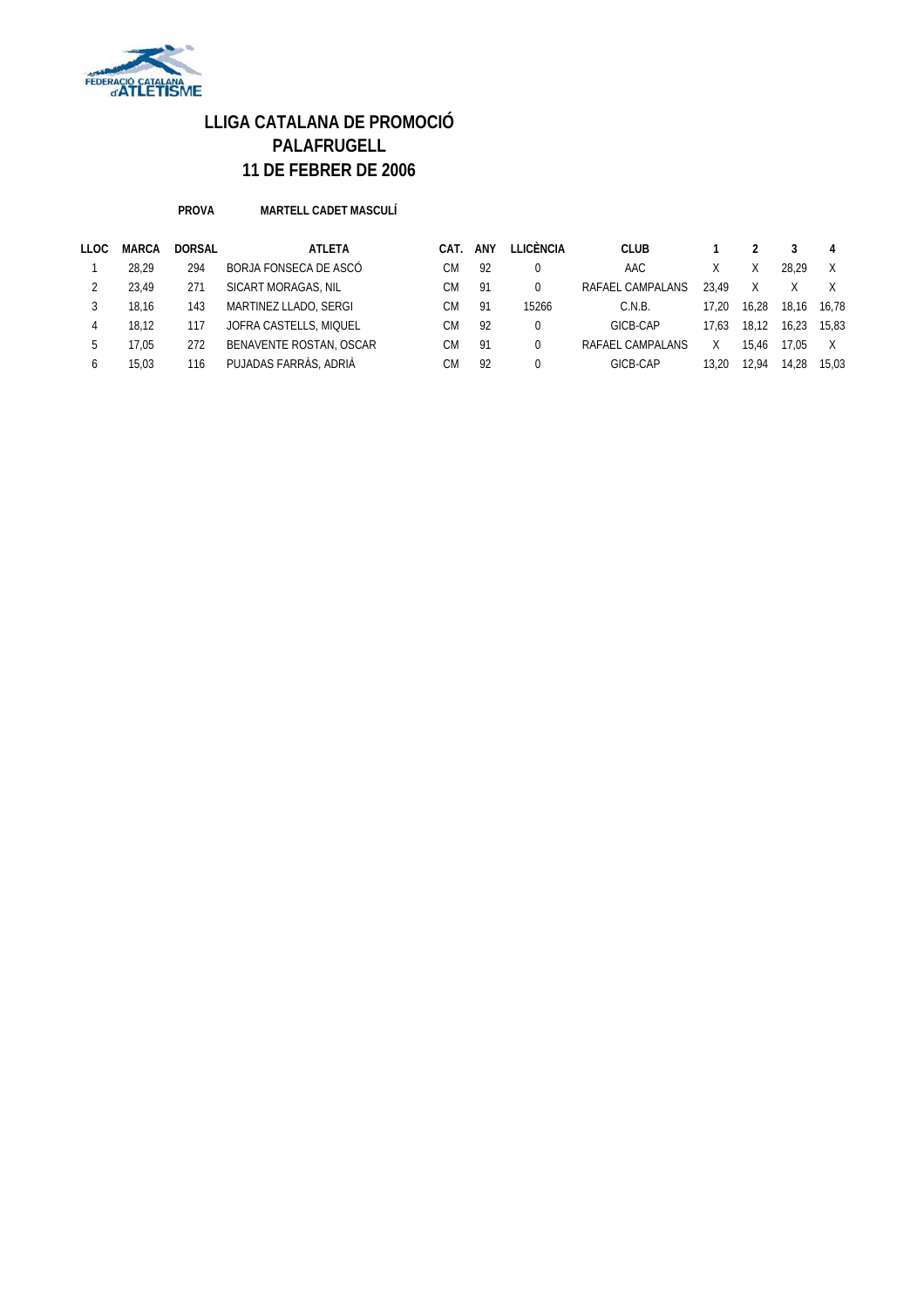

**PROVA MARTELL CADET FEMENÍ**

| LLOC | MARCA | <b>DORSAL</b> | ATLETA                 | CAT. | ANY | <b>LLICÈNCIA</b> | <b>CLUB</b> |       |       |       |       |
|------|-------|---------------|------------------------|------|-----|------------------|-------------|-------|-------|-------|-------|
|      | 18.94 | 142           | GAYA BOFILL, TÀNIA     | СF   | 91  | 15265            | C.N.B.      | 16.8  | 18.69 | 16.71 | 18.94 |
|      | 18.28 | 123           | SUBIRANA FRIGOLA, ANNA | СF   | 91  | $\Omega$         | GICB-CAP    | 16.05 | 14.81 | 14.59 | 18.28 |
|      | 13.78 | 125           | FERRER ROMERO, CLAUDIA |      | 92  |                  | GICB-CAP    | 13.78 | 12.68 |       |       |
|      | 10.97 | 126           | MIRET PUIG, PRABHA     | CF.  | 91  |                  | GICB-CAP    |       |       | 10.97 |       |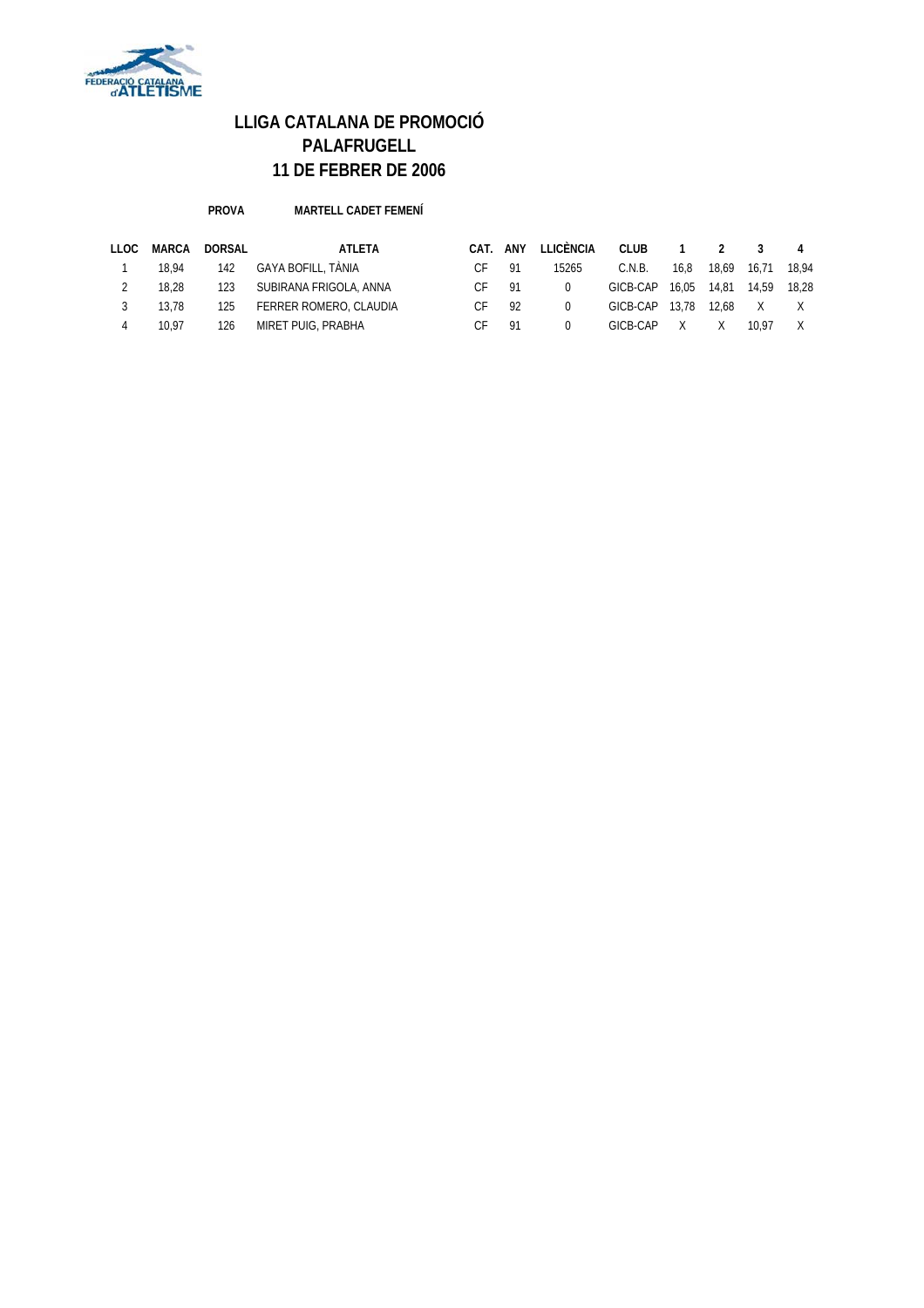

**PROVA MARTELL INFANTIL MASCULÍ**

| <b>LLOC</b> | MARCA | DORSAL | <b>ATLETA</b>           | CAT. |      | ANY LLICÈNCIA | CLUB 1 2 3               |         |       |
|-------------|-------|--------|-------------------------|------|------|---------------|--------------------------|---------|-------|
|             | 18.68 |        | FONTANÉ I MASÓ. JOAQUIM | ΙM   | - Q3 |               | GEIEG X 14.22 14.4 13.42 |         |       |
|             | 14.40 | 108    | SAMURA, ALI             | IМ   | 94   |               | GICB-CAP X               | 17.65 X | 18.68 |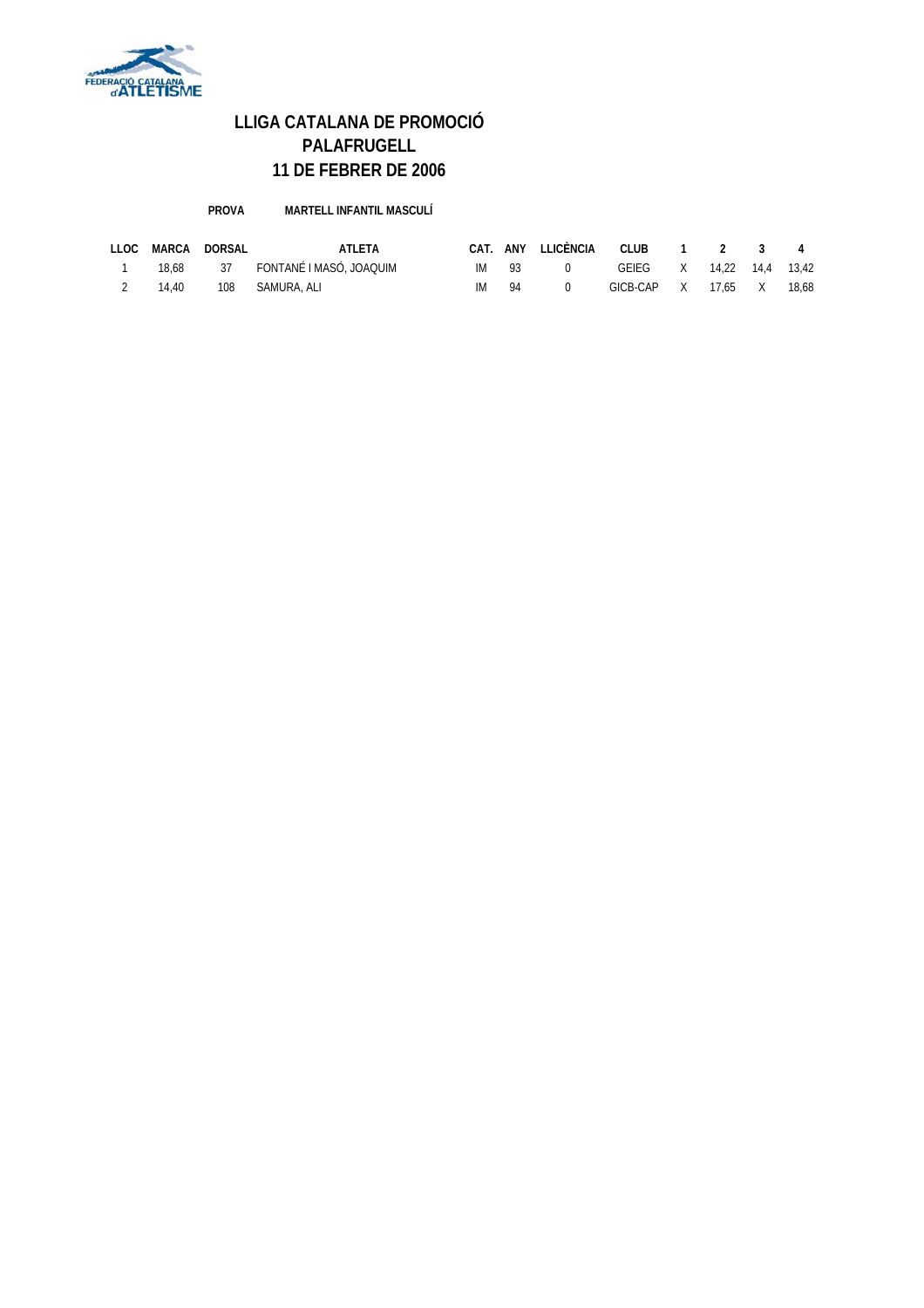

**PROVA MARTELL INFANTIL FEMENÍ**

| LLOC | MARCA | DORSAL | ATLETA                           |      |         | CAT. ANY LLICÈNCIA CLUB 1 2 3 4 |                              |  |  |
|------|-------|--------|----------------------------------|------|---------|---------------------------------|------------------------------|--|--|
|      |       |        | 18.68 37 FONTANÉ I MASÓ, JOAQUIM |      | $IM$ 93 | $\overline{0}$                  | GEIEG X 17.65 X 18.68        |  |  |
|      | 14.40 |        | 108 SAMURA, ALI                  | IM — | -94     | $\cap$                          | GICB-CAP X 14,22 14,40 13,42 |  |  |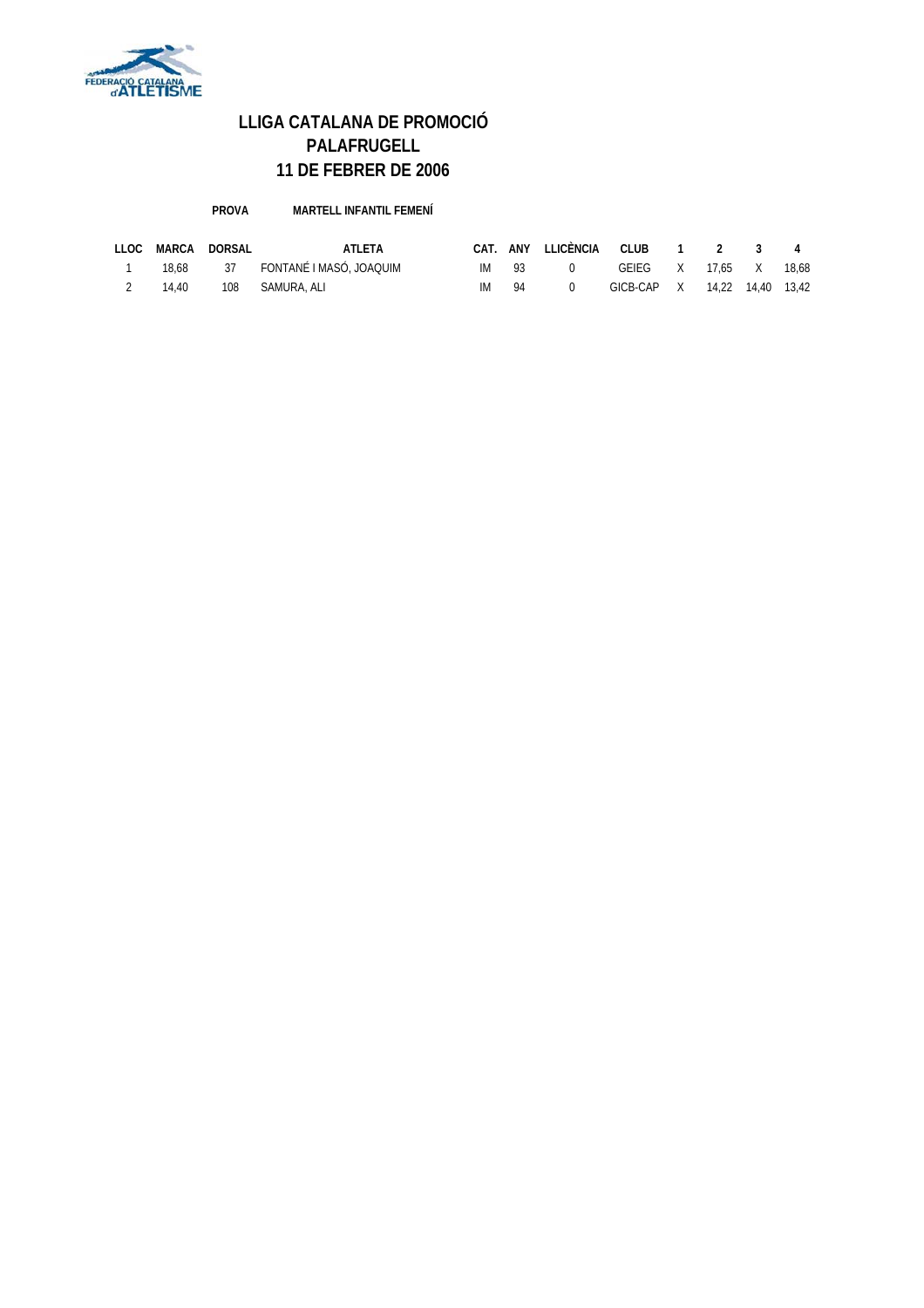

**PROVA RELLEUS 4X60 ALEVÍ FEMENÍ**

**\*PROVA SUSPESA PER MANCA DE PARTICIPANTS\***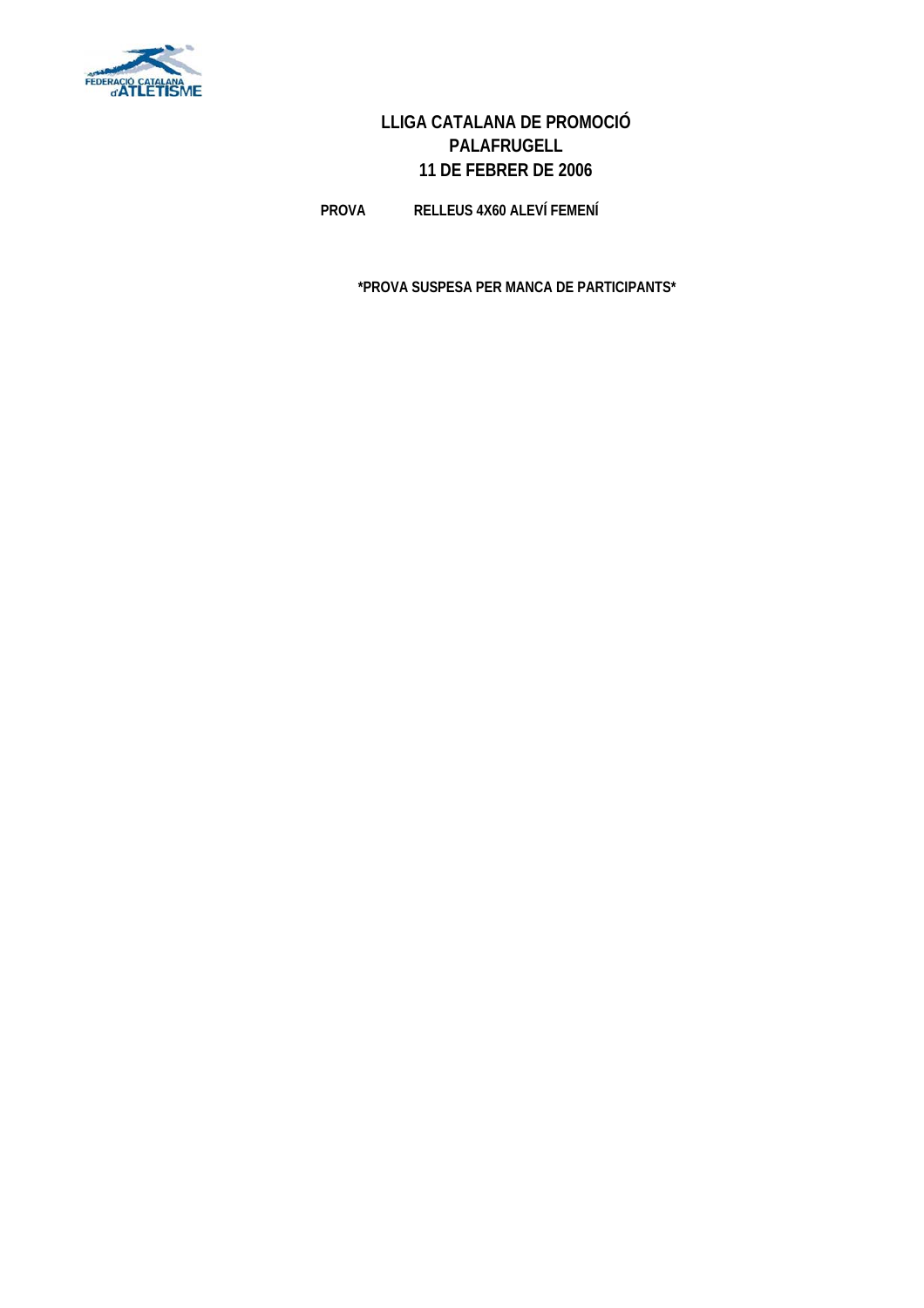

### **PROVA RELLEUS 4X60 ALEVÍ MASCULÍ**

| LLOC | MARCA | <b>DORSAL</b> | <b>ATLETA</b>          | <b>CATEGORIA</b> | <b>ANY</b> | <b>LLICÈNCIA</b> | <b>CLUB</b> |
|------|-------|---------------|------------------------|------------------|------------|------------------|-------------|
|      | 44.0  | 289           | AABOUBOU, SAID         | ΑM               | 96         | 0                | GICB-CAP    |
|      |       | 292           | CHOUDNA, TOUFIK        | ΑM               | 95         | 0                | GICB-CAP    |
|      |       | 291           | DARKAOUI, OUALID       | ΑM               | 95         | 0                | GICB-CAP    |
|      |       | 107           | MASSA PIRES, NARCÍS    | ΑM               | 95         |                  | GICB-CAP    |
|      | 45.5  | 288           | CHAMI RODRIGUEZ, AHMED | ΑM               | 96         | 0                | GICB-CAP    |
|      |       | 290           | AZAR, MOHAMED          | AM               | 95         | 0                | GICB-CAP    |
|      |       | 293           | ROTARIU, ANCA          | AF               | 96         | 0                | GICB-CAP    |
|      |       | 127           | MASSA PIRES, IDOLINA   | AF               | 96         | U                | GICB-CAP    |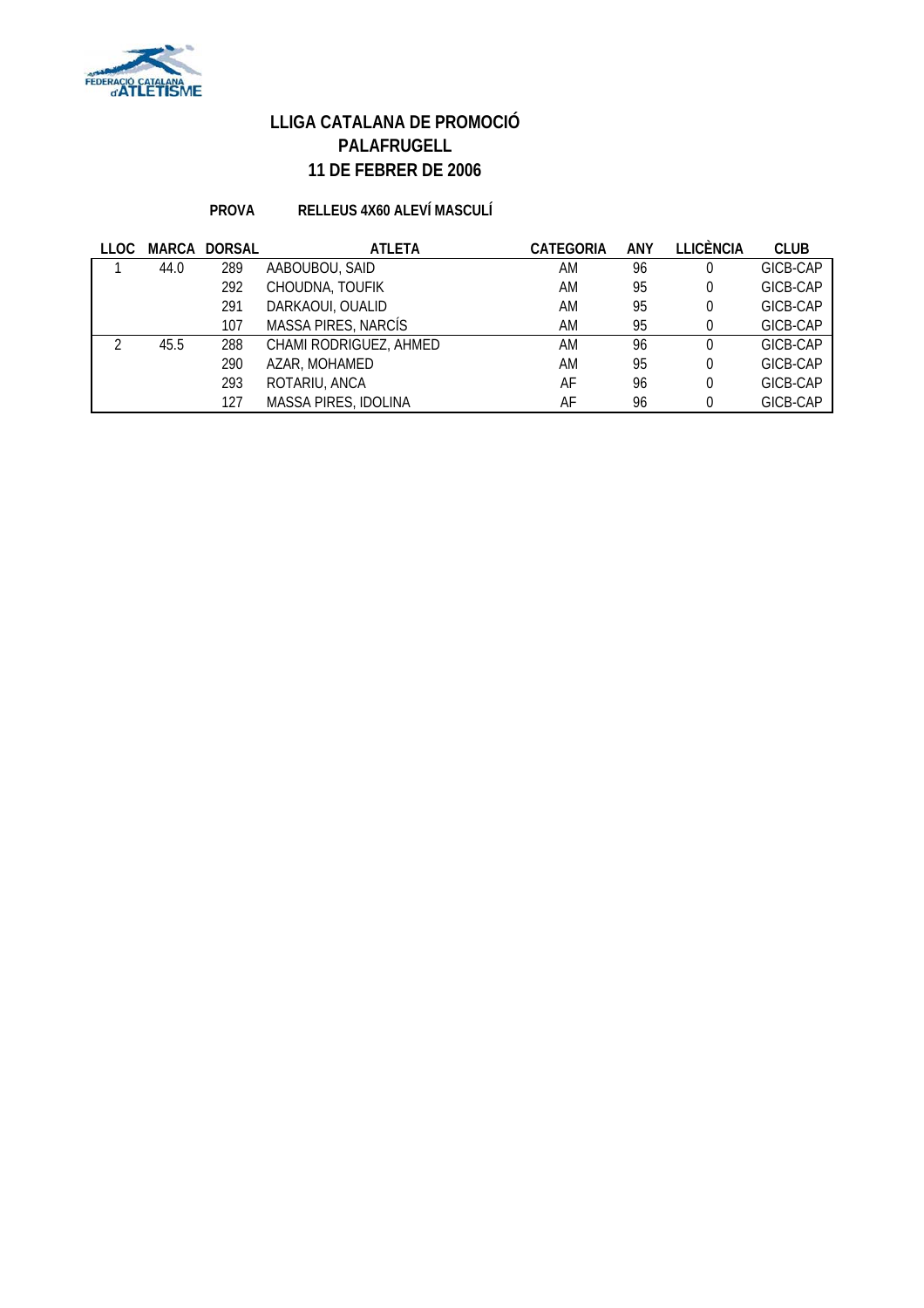

### **PROVA RELLEUS 4X200 INFANTIL MASCULÍ**

| LLOC. |        | MARCA DORSAL | ATLETA            | CATEGORIA | ANY | <b>TEICÈNCIA</b> | CLUB                  |
|-------|--------|--------------|-------------------|-----------|-----|------------------|-----------------------|
|       | 2:08.4 |              | <b>XAVI RUBIO</b> | IM        | 93  | 31/1605          | <b>IES MONTSORIU</b>  |
|       |        |              | PAU PUJOL         | IM        | 93  | 31/1603          | <b>IES MONTSORIUI</b> |
|       |        | 16           | JORDI RUBIO       | IM        | 93  | 31/1604          | <b>IES MONTSORIU</b>  |
|       |        |              | ANIOL PUJOLRAS    | ΙM        | 94  | 31/1588          | DR CARULLA            |